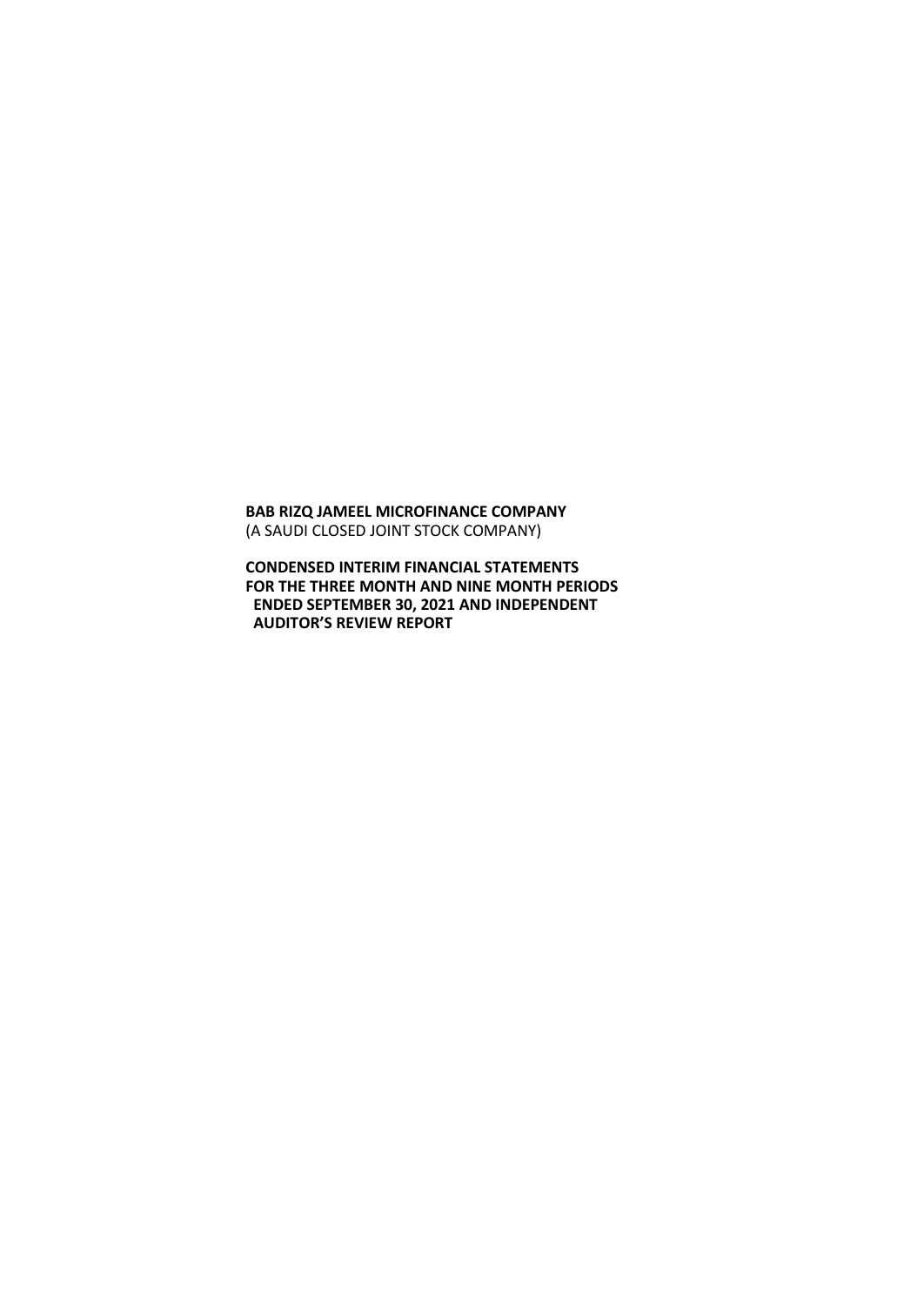# **BAB RIZQ JAMEEL MICROFINANCE COMPANY** (A SAUDI CLOSED JOINT STOCK COMPANY)

# **CONDENSED INTERIM FINANCIAL STATEMENTS AND INDEPENDENT AUDITOR'S REVIEW REPORT FOR THE THREE MONTH AND NINE MONTH PERIODS ENDED SEPTEMBER30, 2021**

| <b>INDEX</b>                                                                  | PAGE     |
|-------------------------------------------------------------------------------|----------|
| Independent auditor's review report on condensed interim financial statements | 1        |
| Condensed interim statement of financial position                             | 2        |
| Condensed interim statement of profit or loss and other comprehensive income  | 3        |
| Condensed interim changes in equity                                           | 4        |
| Condensed interim statement of cash flows                                     | 5        |
| Notes to the condensed interim financial statements                           | $6 - 23$ |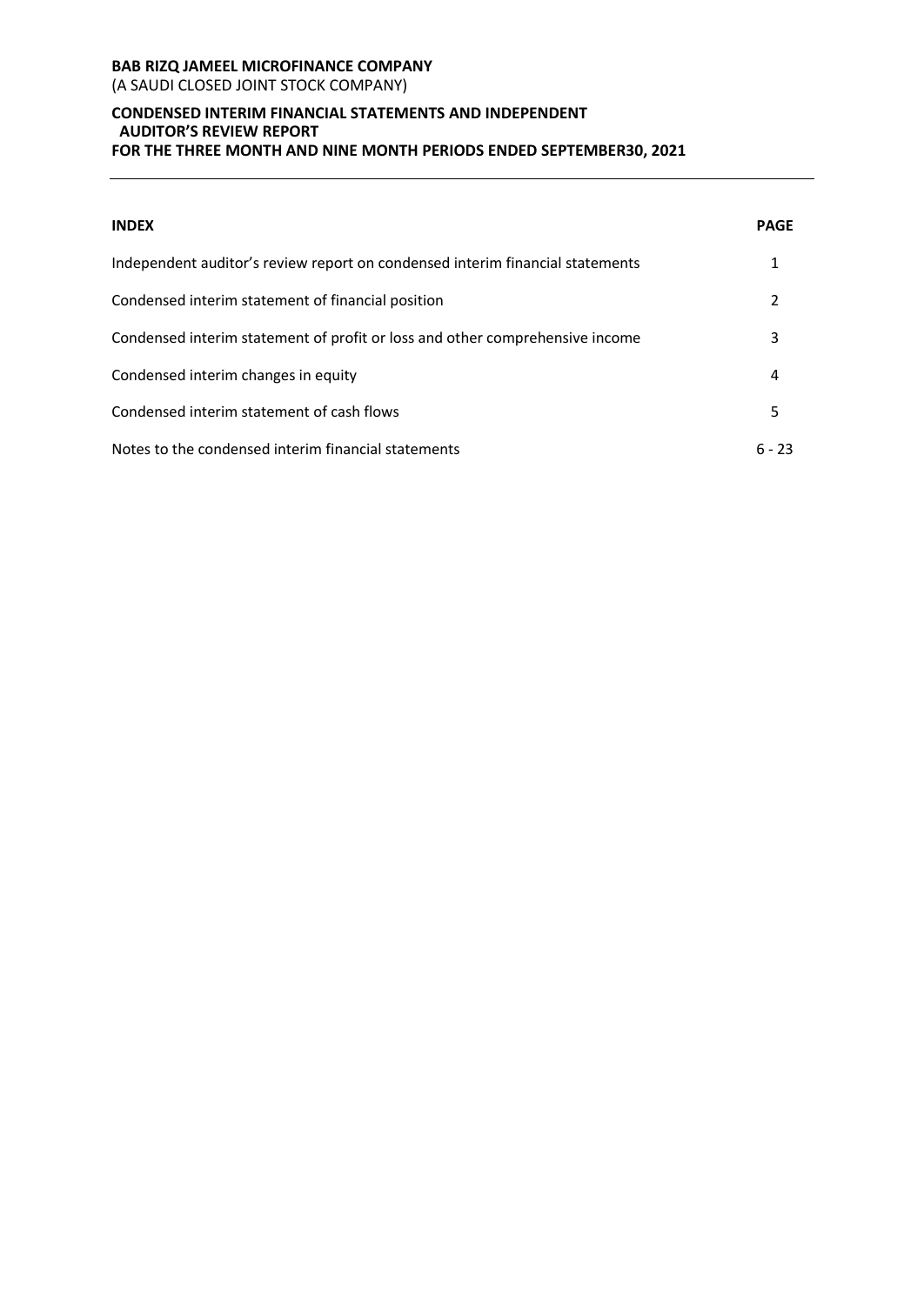

**Deloitte and Touche & Co. Chartered Accountants** Jeddah branch office License #323/11/96/1 Date 24/4/1419 www.deloitte.com

#### **INDEPENDENT AUDITOR'S REVIEW REPORT ON CONDENSED INTERIM FINANCIAL STATEMENTS**

To the shareholders Bab Rizg Jameel Microfinance Company (A Saudi Closed Joint stock Company) Jeddah, Saudi Arabia

#### Introduction

We have reviewed the accompanying condensed interim statement of financial position of Bab Rizq Jameel Microfinance Company (A Saudi Closed Joint stock Company) ("the Company") as of September 30, 2021 and condensed interim statements of profit or loss and other comprehensive income and changes in equity and cash flows for the three month and nine month periods then ended and a summary of significant accounting policies and other explanatory notes. Management is responsible for the preparation and presentation of these condensed interim financial statements in accordance with International Accounting Standard 34 - "Interim Financial Reporting" ("IAS 34"), as endorsed in the Kingdom of Saudi Arabia. Our responsibility is to express a conclusion on these condensed interim financial statements based on our review.

#### Scope of review

We conducted our review in accordance with International Standard on Review Engagements 2410, "Review of interim financial information performed by the independent auditor of the entity" as endorsed in the Kingdom of Saudi Arabia. A review of interim financial information consists of making inquiries, primarily of persons responsible for financial and accounting matters, and applying analytical and other review procedures. A review is substantially less in scope than an audit conducted in accordance with International Standards on Auditing that are endorsed in the Kingdom of Saudi Arabia, and consequently does not enable us to obtain assurance that we would become aware of all significant matters that might be identified in an audit. Accordingly, we do not express an audit opinion.

#### Conclusion

Based on our review, nothing has come to our attention that causes us to believe that the accompanying condensed interim financial statements are not prepared, in all material respects, in accordance with IAS 34 as endorsed in the Kingdom of Saudi Arabia.

#### **Emphasis of matter**

We draw attention to Note 1 of the financial statements, which describes details about the Company's plans to merge its operations with a fellow subsidiary. Our review conclusion is not modified in respect of this matter.

Deloitte and Touche & Co. **Chartered Accountants** 

Waleed Bin Moha'd. Sobahi **Certified Public Accountant** License No. 378

Rabi' al-Awwal 22, 1443 October 28, 2021

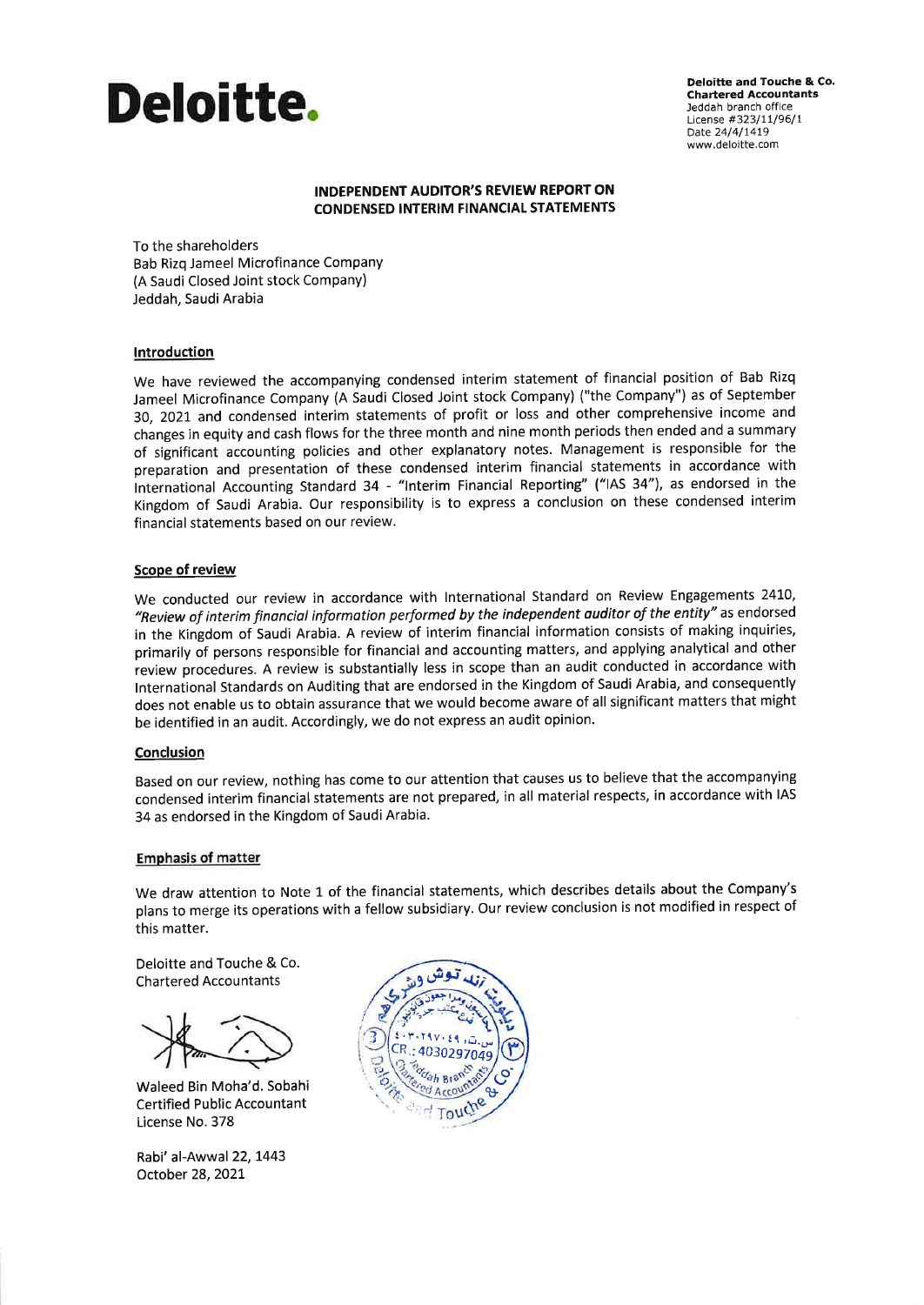(A SAUDI CLOSED JOINT STOCK COMPANY)

# **CONDENSED INTERIM STATEMENT OF FINANCIAL POSITION AS OF SEPTEMBER 30, 2021**

(Expressed in Saudi Riyals)

|                                                                                                                                                                  |                              | September 30,<br>2021                                                               | December 31,<br>2020                                                              |
|------------------------------------------------------------------------------------------------------------------------------------------------------------------|------------------------------|-------------------------------------------------------------------------------------|-----------------------------------------------------------------------------------|
|                                                                                                                                                                  | Note                         | (Unaudited)                                                                         | (Audited)                                                                         |
| <b>ASSETS</b>                                                                                                                                                    |                              |                                                                                     |                                                                                   |
| <b>Non-current assets</b><br>Intangible assets<br>Property and equipment<br>Right-of-use assets<br>Loans and advances to customers, net<br>Advances to employees | 4                            | 871,854<br>335,903<br>545,472<br>115,339,803<br>972,628                             | 814,592<br>226,108<br>253,031<br>111,701,691<br>1,177,744                         |
| <b>Total non-current assets</b>                                                                                                                                  |                              | 118,065,660                                                                         | 114,173,166                                                                       |
| <b>CURRENT ASSETS</b>                                                                                                                                            |                              |                                                                                     |                                                                                   |
| Loans and advances to customers, net<br>Advances, prepayments and other assets<br>Cash and cash equivalents                                                      | 4<br>5                       | 54,813,600<br>3,128,742<br>36,801,080                                               | 50,160,701<br>1,693,696<br>44,569,462                                             |
| <b>TOTAL CURRENT ASSETS</b>                                                                                                                                      |                              | 94,743,422                                                                          | 96,423,859                                                                        |
| <b>TOTAL ASSETS</b>                                                                                                                                              |                              | 212,809,082                                                                         | 210,597,025                                                                       |
| <b>EQUITY AND LIABILITIES</b>                                                                                                                                    |                              |                                                                                     |                                                                                   |
| <b>Equity</b><br>Share capital<br><b>Accumulated losses</b><br>Actuarial losses, net                                                                             | $\mathbf{1}$                 | 100,000,000<br>(10,891,749)<br>(2,015,980)                                          | 100,000,000<br>(14, 467, 294)<br>(2,015,980)                                      |
| <b>Total equity</b>                                                                                                                                              |                              | 87,092,271                                                                          | 83,516,726                                                                        |
| <b>Non-current liabilities</b><br>Borrowings<br>Payable to Saudi Central Bank<br>Employee benefits liabilities<br>Deferred income<br>Lease liabilities           | 6<br>15<br>15                | 48,069,622<br>36,609,885<br>5,110,817<br>179,898<br>231,253                         | 47,500,000<br>38,327,801<br>4,756,212<br>196,559<br>138,414                       |
| <b>Total non-current liabilities</b>                                                                                                                             |                              | 90,201,475                                                                          | 90,918,986                                                                        |
| <b>Current liabilities</b>                                                                                                                                       |                              |                                                                                     |                                                                                   |
| Due to related parties<br>Zakat payable<br>Lease liabilities<br>Borrowings<br>Payable to Saudi Central Bank<br>Accrued and other liabilities<br>Deferred income  | 7<br>8<br>6<br>15<br>9<br>15 | 1,941,849<br>755,214<br>178,630<br>10,771,658<br>18,355,946<br>3,092,119<br>419,920 | 1,492,072<br>210,676<br>44,132<br>2,500,000<br>27,290,161<br>4,236,599<br>387,673 |
| <b>Total current liabilities</b>                                                                                                                                 |                              | 35,515,336                                                                          | 36,161,313                                                                        |
| <b>Total liabilities</b>                                                                                                                                         |                              | 125,716,811                                                                         | 127,080,299                                                                       |
| <b>TOTAL EQUITY AND LIABILITIES</b>                                                                                                                              |                              | 212,809,082                                                                         | 210,597,025                                                                       |

The attached notes 1 to 16 form an integral part of these condensed interim financial statements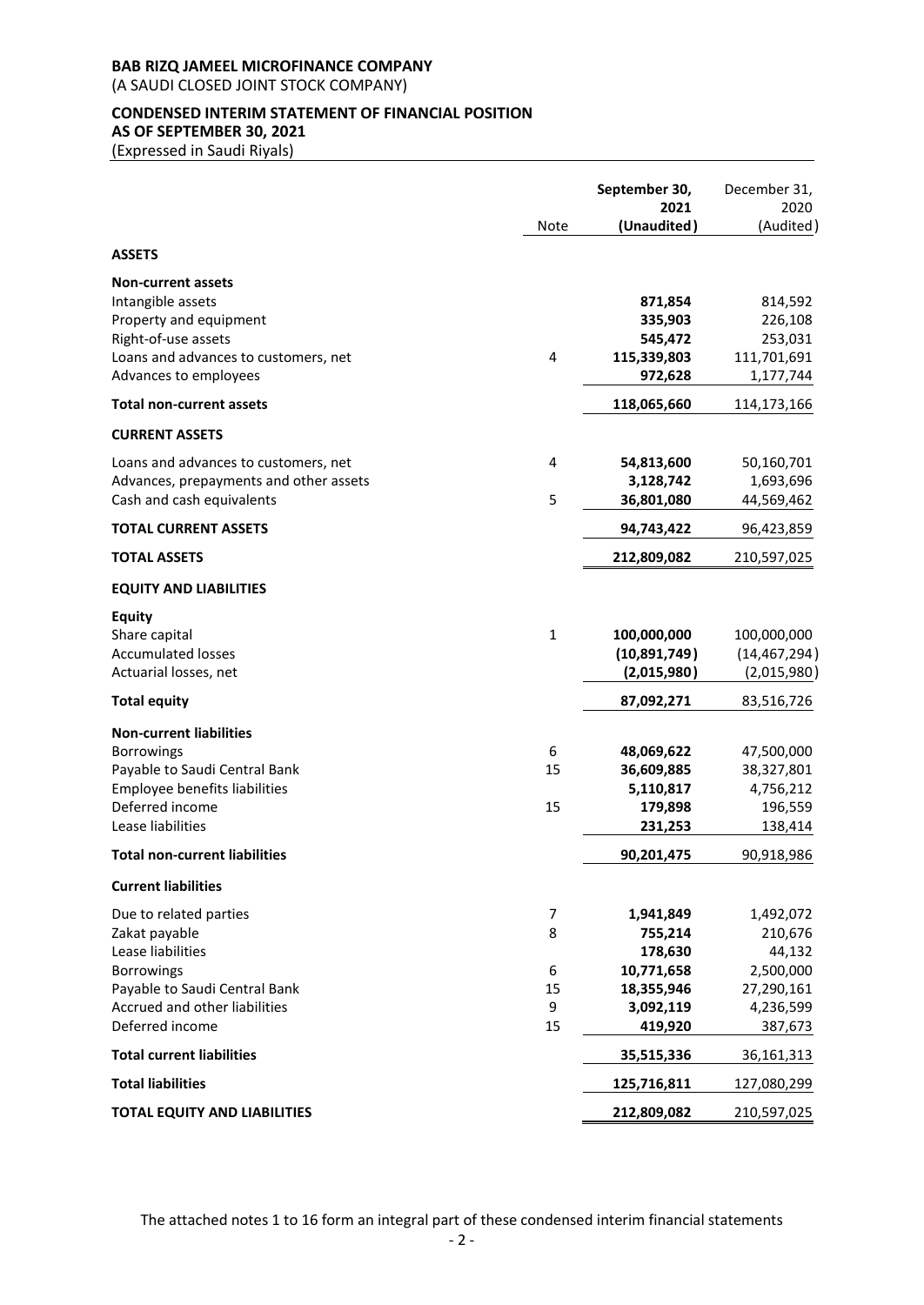(A SAUDI CLOSED JOINT STOCK COMPANY)

# **CONDENSED INTERIM STATEMENT OF PROFIT OR LOSS AND OTHER COMPREHENSIVE INCOME FOR THE THREE MONTH AND NINE MONTH PERIODS ENDED SEPTEMBER 30, 2021**

(Expressed in Saudi Riyals)

|                                                                                                                                     |             | Three month period ended<br>September 30<br>(Unaudited) |                                                   | Nine month period ended<br>September 30<br>(Unaudited) |                                                    |
|-------------------------------------------------------------------------------------------------------------------------------------|-------------|---------------------------------------------------------|---------------------------------------------------|--------------------------------------------------------|----------------------------------------------------|
|                                                                                                                                     | <b>Note</b> | 2021                                                    | 2020                                              | 2021                                                   | 2020                                               |
| Special commission income<br>Loan administration fee income                                                                         |             | 6,479,693<br>227,943                                    | 1,121,541<br>169,223                              | 14,835,575<br>692,601                                  | 3,776,926<br>585,170                               |
| Revenue                                                                                                                             |             | 6,707,636                                               | 1,290,764                                         | 15,528,176                                             | 4,362,096                                          |
| Contract related costs<br>Selling and marketing expenses<br>General and administrative expenses<br>Impairment reversal /(charge) on |             | (75, 846)<br>(1,546,780)<br>(2,229,188)                 | (49, 144)<br>(1,381,704)<br>(1,577,738)           | (198, 535)<br>(4,333,258)<br>(5,704,757)               | (135, 464)<br>(4,454,577)<br>(5,072,751)           |
| financial assets<br>Finance income<br>Finance costs<br>Income from government grant                                                 | 15          | 688,355<br>201,802<br>(845, 215)<br>90,632              | (1, 110, 717)<br>145,592<br>(697, 467)<br>139,353 | 821,990<br>264,076<br>(2,364,473)<br>309,800           | (2, 282, 761)<br>314,617<br>(1,641,442)<br>234,243 |
| Profit / (loss) before zakat                                                                                                        |             | 2,991,396                                               | (3,241,061)                                       | 4,323,019                                              | (8,676,039)                                        |
| Zakat                                                                                                                               | 8           | (480, 613)                                              | (58, 346)                                         | (747, 474)                                             | (141, 648)                                         |
| Net profit/(loss) for the period                                                                                                    |             | 2,510,783                                               | (3,299,407)                                       | 3,575,545                                              | (8,817,687)                                        |
| Other comprehensive income for<br>the period                                                                                        |             |                                                         |                                                   |                                                        |                                                    |
| Other comprehensive income for the<br>Period                                                                                        |             |                                                         |                                                   |                                                        |                                                    |
| Total comprehensive income/(loss)<br>for the period                                                                                 |             | 2,510,783                                               | (3,299,407)                                       | 3,575,545                                              | (8,817,687)                                        |
| <b>Basic and diluted earnings/(loss)</b><br>per share                                                                               | 11          | 0.25                                                    | (0.33)                                            | 0.36                                                   | (0.88)                                             |

The attached notes 1 to 16 form an integral part of these condensed interim financial statements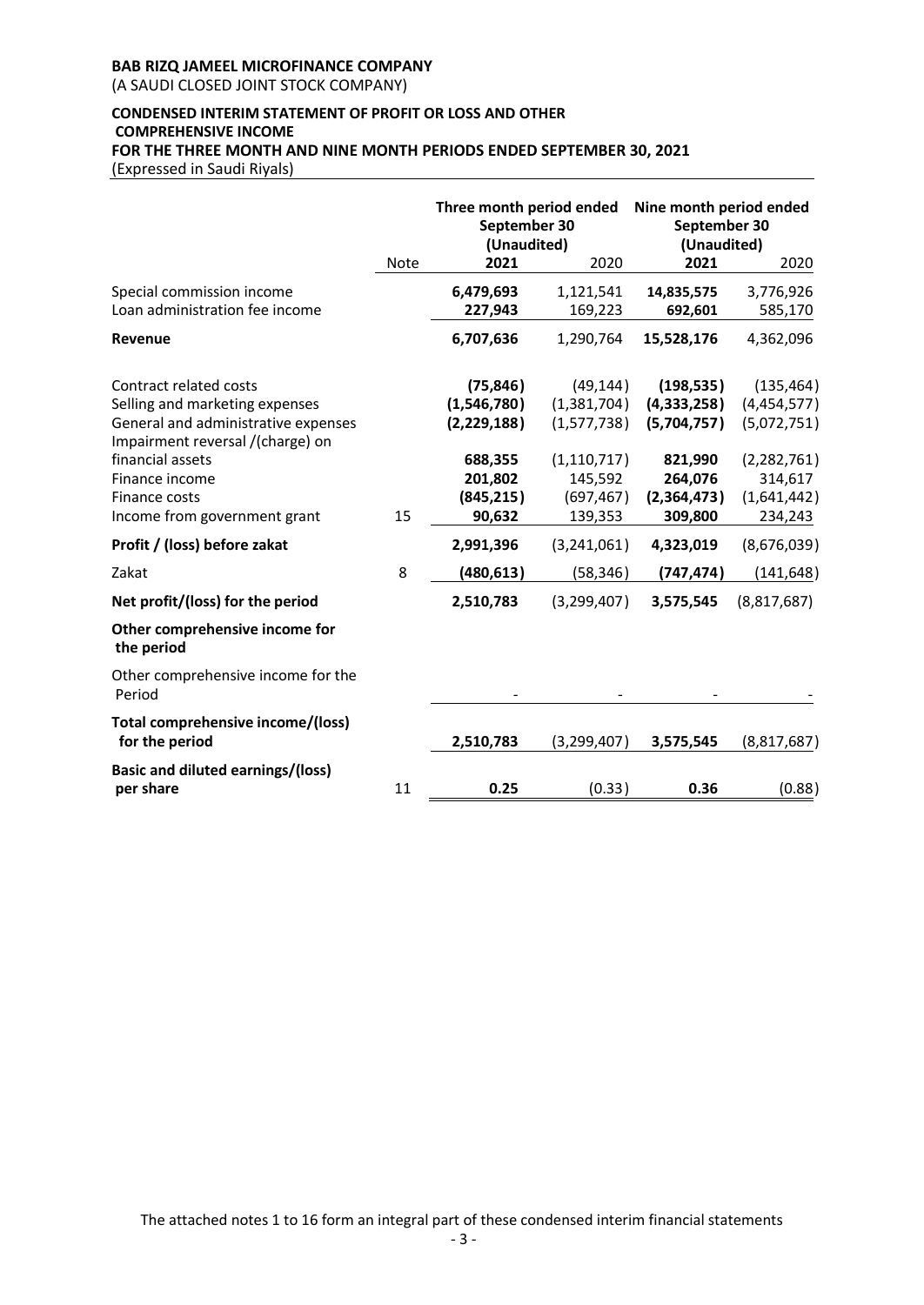(A SAUDI CLOSED JOINT STOCK COMPANY)

# **CONDENSED INTERIM STATEMENT OF CHANGES IN EQUITY FOR THE NINE MONTH PERIOD ENDED SEPTEMBER 30, 2021**

(Expressed in Saudi Riyals)

|                                                                       | Share capital | Accumulated<br>losses | <b>Actuarial</b><br>losses, net | <b>Total equity</b> |
|-----------------------------------------------------------------------|---------------|-----------------------|---------------------------------|---------------------|
| January 1, 2020 (audited)                                             | 100,000,000   | (7,594,151)           | (1,044,514)                     | 91,361,335          |
| Loss for the period<br>Other comprehensive income for<br>the period   |               | (8,817,687)           |                                 | (8,817,687)         |
| Total comprehensive loss for the period                               |               | (8,817,687)           |                                 | (8,817,687)         |
| September 30, 2020 (unaudited)                                        | 100,000,000   | (16, 411, 838)        | (1,044,514)                     | 82,543,648          |
| January 1, 2021 (audited)                                             | 100,000,000   | (14, 467, 294)        | (2,015,980)                     | 83,516,726          |
| Profit for the period<br>Other comprehensive income for<br>the period |               | 3,575,545             |                                 | 3,575,545           |
| Total comprehensive income for<br>the period                          |               | 3,575,545             |                                 | 3,575,545           |
| September 30, 2021 (unaudited)                                        | 100,000,000   | (10, 891, 749)        | (2,015,980)                     | 87,092,271          |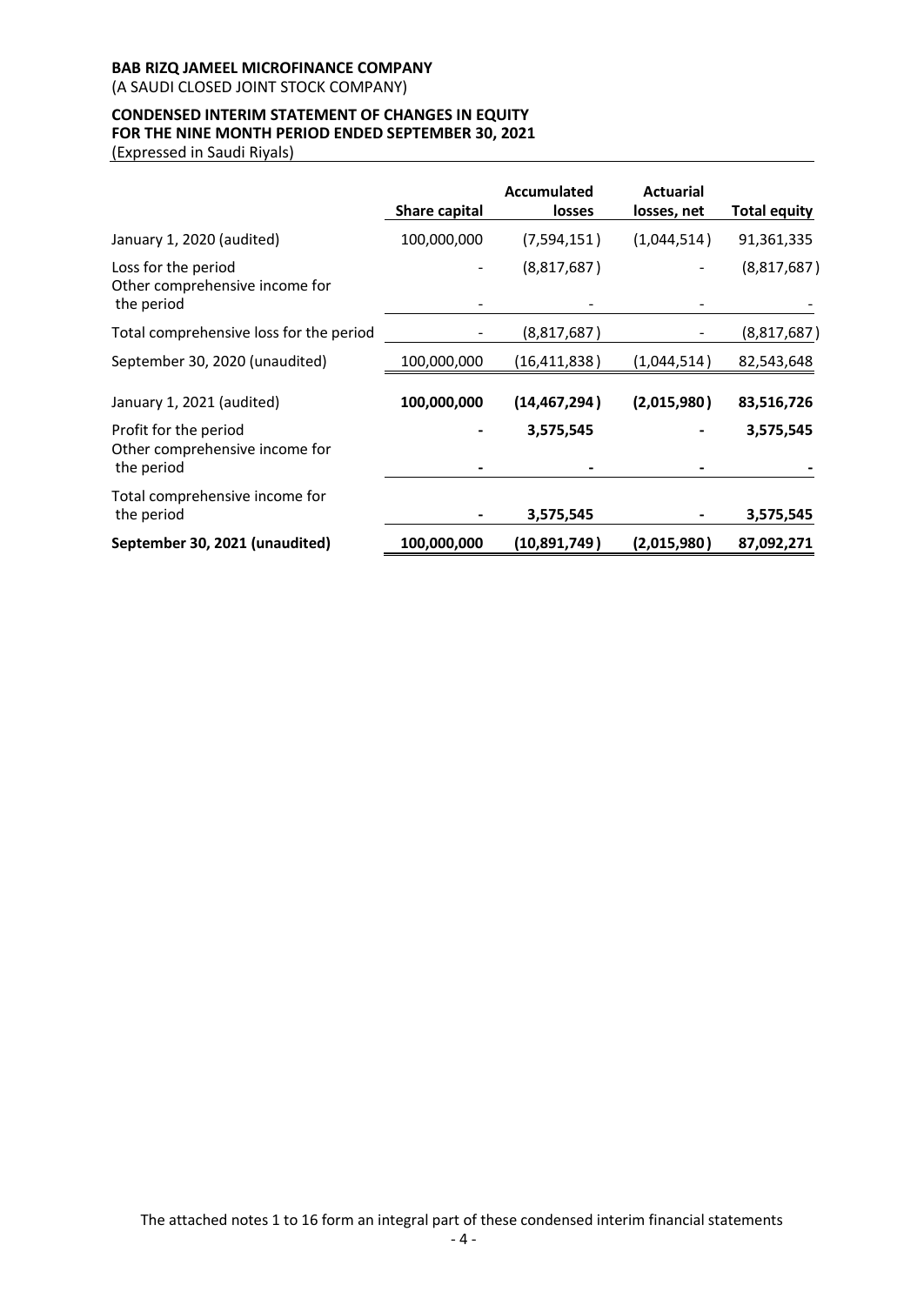(A SAUDI CLOSED JOINT STOCK COMPANY)

# **CONDENSED INTERIM STATEMENT OF CASH FLOWS NINE-MONTH PERIOD ENDED SEPTEMBER 30, 2021**

(Expressed in Saudi Riyals)

|                                                                                          |              | For the nine-month period<br>ended September 30 |                      |
|------------------------------------------------------------------------------------------|--------------|-------------------------------------------------|----------------------|
|                                                                                          |              | 2021                                            | 2020                 |
|                                                                                          | <b>Notes</b> | (Unaudited)                                     | (Unaudited)          |
| <b>CASH FLOWS FROM OPERATING ACTIVITIES</b>                                              |              |                                                 |                      |
| Profit/(loss) for the period before zakat                                                |              | 4,323,019                                       | (8,676,039)          |
| Adjustment for:                                                                          |              |                                                 |                      |
| Depreciation on property and equipment                                                   |              | 129,985                                         | 102,511              |
| Amortization of intangible assets                                                        |              | 412,581                                         | 310,993              |
| Depreciation on right-of-use assets<br>Impairment (reversal)/ charge on financial assets | 4            | 172,855<br>(821,990)                            | 139,610<br>2,282,761 |
| Loss on modification of financial assets - net                                           |              | 568,904                                         | 6,160,223            |
| Income from government grant                                                             |              | (309, 800)                                      | (234, 243)           |
| Finance income                                                                           |              | (109, 950)                                      | (314, 617)           |
| Finance costs                                                                            |              | 2,364,473                                       | 1,641,442            |
| Employee benefits liabilities                                                            |              | 354,605                                         | 878,316              |
| Concessional loan income                                                                 |              | (154, 126)                                      |                      |
| Loss on disposal of property and equipment                                               |              | $\overline{2}$                                  |                      |
| Changes in:                                                                              |              | 6,930,558                                       | 2,290,957            |
| Loans and advances to customers                                                          |              | (9, 275, 713)                                   | (46,085,737)         |
| Advances, prepayments and other assets                                                   |              | (1, 236, 822)                                   | (915, 513)           |
| Accrued expenses other liabilities                                                       |              | (446, 689)                                      | 974,711              |
| Due to related parties                                                                   |              | 449,777                                         | 629,960              |
| Cash used in operations                                                                  |              | (3,578,889)                                     | (43, 105, 622)       |
| Zakat paid                                                                               |              | (202, 936)                                      | (211, 199)           |
| Net cash used in operating activities                                                    |              | (3,781,825)                                     | (43, 316, 821)       |
| <b>CASH FLOWS FROM INVESTING ACTIVITIES</b>                                              |              |                                                 |                      |
| Additions to property and equipment                                                      |              | (239, 782)                                      | (147, 994)           |
| Addition to intangible assets                                                            |              | (469, 843)                                      | (524, 807)           |
| Finance income received                                                                  |              | 116,842                                         | 84,667               |
| Murabaha deposits                                                                        |              |                                                 | (36,500,000)         |
| Proceeds from disposal of property and equipment                                         |              |                                                 | 1,473                |
| Net cash used in investing activities                                                    |              | (592, 783)                                      | (37,086,661)         |
| <b>CASH FLOWS FROM FINANCING ACTIVITIES</b>                                              |              |                                                 |                      |
| Proceeds from long term loan                                                             |              | 10,000,000                                      | 25,000,000           |
| Repayments of long term loan                                                             |              | (833, 334)                                      |                      |
| Finance costs paid                                                                       |              | (1,582,351)                                     | (132, 508)           |
| Repayment of lease liabilities<br>Repayment of loan from Saudi Central Bank              |              | (237, 959)                                      | (230, 970)           |
| Proceeds of Ioan from Saudi Central Bank                                                 |              | (16, 102, 975)<br>5,362,845                     | 58,850,000           |
| Net cash (used in)/from financing activities                                             |              | (3,393,774)                                     | 83,486,522           |
| Net decrease in cash and cash equivalents                                                |              | (7,768,382)                                     | 3,083,040            |
| Cash and cash equivalents, January 1                                                     | 5            | 14,569,462                                      | 5,787,910            |
| CASH AND CASH EQUIVALENTS, September 30                                                  | 5            | 6,801,080                                       | 8,870,950            |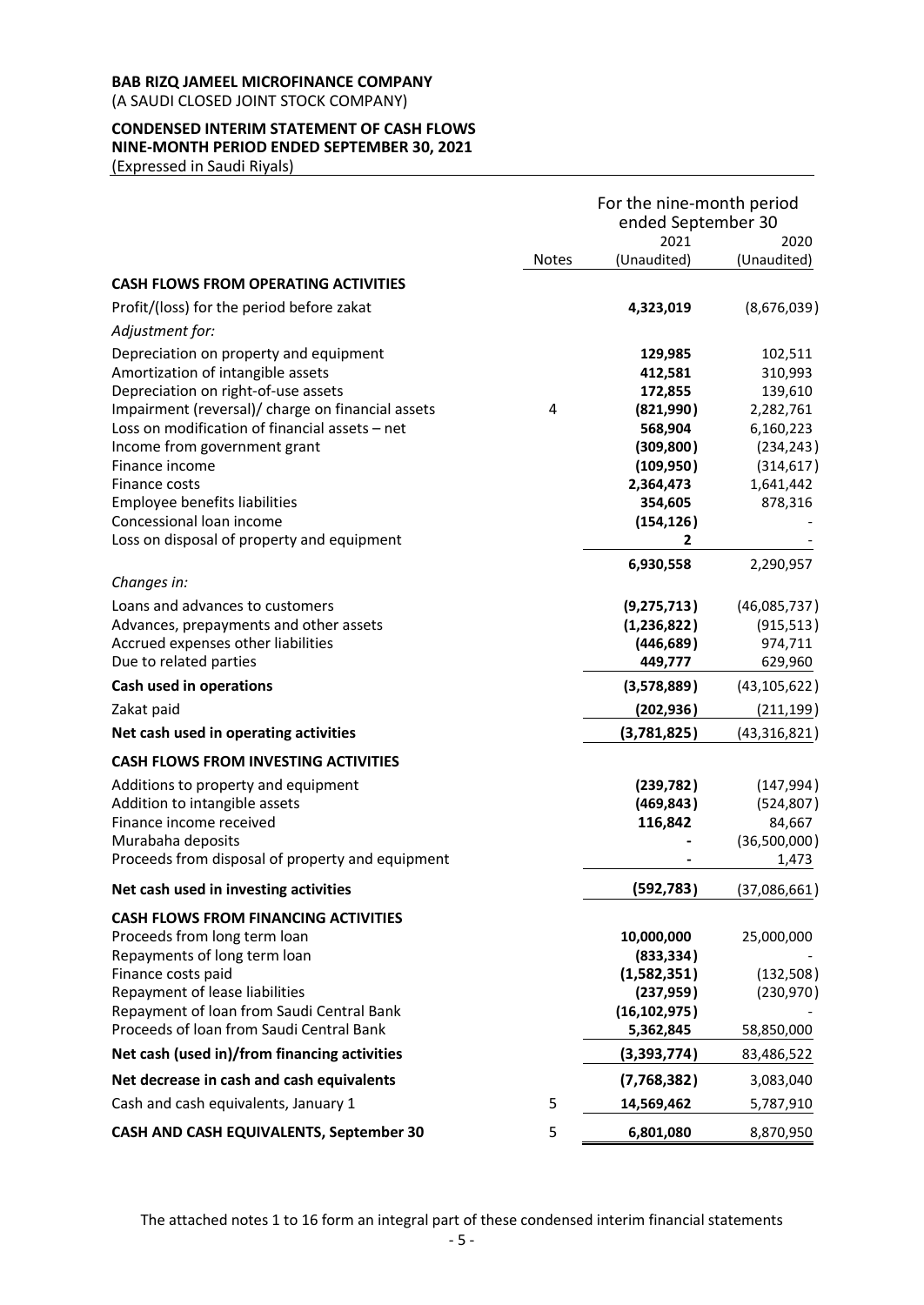(A SAUDI CLOSED JOINT STOCK COMPANY)

#### **NOTES TO THE CONDENSED INTERIM FINANCIAL STATEMENTS FOR THE NINE MONTH PERIOD ENDED SEPTEMBER 30, 2021** (Expressed in Saudi Riyals)

# **1. ORGANIZATION AND ACTIVITIES**

Bab Rizq Jameel Microfinance Company (the "Company") is a Saudi Closed Joint Stock Company, registered in the Kingdom of Saudi Arabia under Commercial Registration number 4030294117(unified number 7003768905), issued on 7 Rajab 1438H (corresponding to 4 April 2017).

The shareholding of the Company as of September 30, 2021 and December 31, 2020 was as follows:

|                                                               | No. of shares<br>of SR 10 each | <b>Amount</b> |
|---------------------------------------------------------------|--------------------------------|---------------|
| Abdul Latif Jameel Modern Trading Company Limited             | 9,600,000                      | 96,000,000    |
| Abdul Latif Jameel Creative Business Services Company Limited | 100,000                        | 1,000,000     |
| Najid Al Raeda United Company Limited                         | 100.000                        | 1,000,000     |
| <b>Bader First United Company Limited</b>                     | 100.000                        | 1,000,000     |
| Taif First United Company Limited                             | 100,000                        | 1,000,000     |
|                                                               | 10,000,000                     | 100,000,000   |

All the above shareholders are Saudi Limited Liability companies and the ultimate parent of the Company is United Installment Sales Company Limited ("UIS").

The Company is in the process of updating its Articles of Association to reflect the changes in the names of its shareholders.

On 14 Muharram 1439H (corresponding to October 4, 2017), the Company received the license from Saudi Central Bank ("SAMA") to undertake Microfinance activities in the Kingdom of Saudi Arabia under license number 49/MU/201710 for five years from the date of issuance.

The principal activity of the Company is to engage in microfinance activities in the Kingdom of Saudi Arabia.

The head office of the Company is in Jeddah.

As of September 30, 2021, the Company operates through head office and 5 registered branches (December 31, 2020: 5).

| <b>Branch</b> | <b>CR Number</b> | Date       |
|---------------|------------------|------------|
| Riyadh        | 1010596136       | 17/01/1441 |
| Dammam        | 2050241225       | 25/07/1439 |
| Tabuk         | 3550126136       | 19/04/1440 |
| Jeddah        | 4030365781       | 17/01/1441 |
| Madinah       | 4650214096       | 17/01/1441 |

The accompanying condensed interim financial statements include the assets, liabilities and results of these branches.

During the third quarter of the year 2020, the Company's accumulated losses and related reserves exceeded 15% of the share capital. In accordance with Article 70 of the Implementing Regulation of the Finance Companies Control law, the Company must immediately notify SAMA, if losses exceed 15% of paid up capital. During the fourth quarter of 2020, the Company communicated the same to SAMA and has since then responded to related queries regarding remedial measures.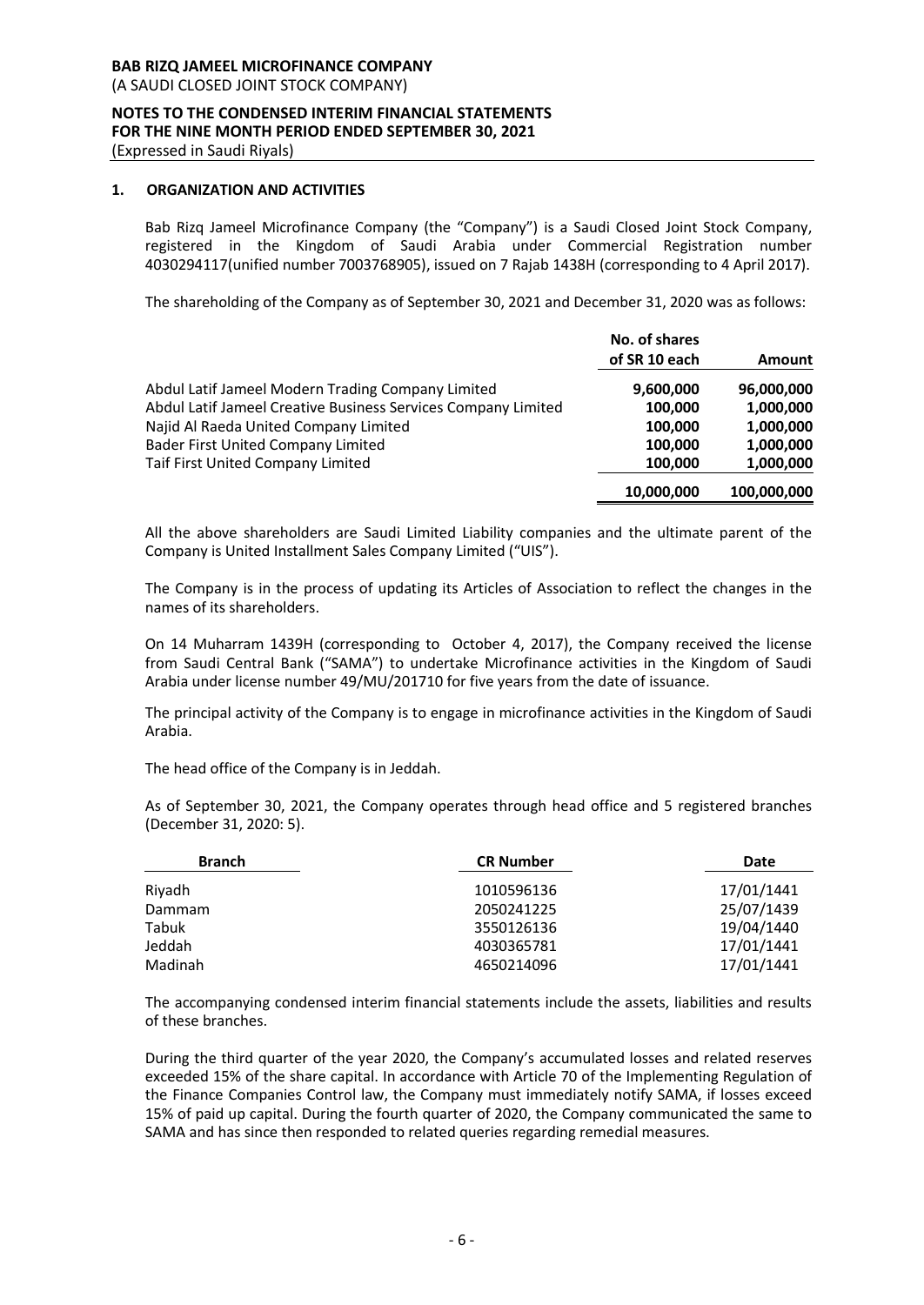(A SAUDI CLOSED JOINT STOCK COMPANY)

#### **NOTES TO THE CONDENSED INTERIM FINANCIAL STATEMENTS FOR THE NINE MONTH PERIOD ENDED SEPTEMBER 30, 2021** (Expressed in Saudi Riyals)

During June 2021, a request was submitted to SAMA, seeking to merge Abdul Latif Jameel United Real Estate Company and Bab Rizq Jameel Micro Finance Company with Abdul Latif Jameel United Finance Company ("ALJUF"), all affiliates and ultimately owned by the same shareholders. During the period, SAMA provided No Objection letter and requested that a detailed plan for the merger be submitted to SAMA by ALJUF for approval within a period of one year. The plan should include exact steps and timelines including the impact on companies systems and jobs specially for Saudis in the merged company within a period of one year from the date of the No Objection letter of SAMA. After the approval of plan by SAMA, ALJUF shall also seek approvals of the Ministry of Commerce and Zakat, Tax and Customs Authority ("ZATCA"). Accordingly, the Board of Directors on August 30, 2021 approved the merger of the Company with ALJUF and authorized the Chairman of the Board of Directors to execute the merger and obtain all the required shareholders and regulatory approvals. As of September 30, 2021, ALJUF is yet to submit the plan to SAMA.

Based on the foregoing, the condensed interim financial statements continue to be prepared on a going concern basis as the Company is expected to continue for at least one year from the date of issuance of these condensed interim financial statements in existing status.

# **2. ADOPTION OF NEW AND REVISED STANDARDS**

# **2.1 Amended and revised International Financial Reporting Standards ("IFRS") Standards that are effective for the current period**

The following new and revised IFRSs, which became effective for annual periods beginning on or after January 2021, have been adopted in these financial statements.

In the current period, the Company has applied a number of amendments to IFRS Standards and Interpretations issued by the International Accounting Standards Board (IASB) that are effective for an annual period that begins on or after January 1, 2021.

Their adoption has not had any material impact on the disclosures or on the amounts reported in these financial statements.

| <b>New and revised IFRS</b>                                                                                            | <b>Summary</b>                                                                                                                                                                                                                                                                                                                           |
|------------------------------------------------------------------------------------------------------------------------|------------------------------------------------------------------------------------------------------------------------------------------------------------------------------------------------------------------------------------------------------------------------------------------------------------------------------------------|
| Interest Rate Benchmark<br>Reform - Phase 2<br>(Amendments to IFRS 9,<br>IAS 39, IFRS 7, IFRS 4 and<br><b>IFRS 16)</b> | <b>IBOR Transition (Interest Rate Benchmark Reforms)</b><br>A fundamental review and reform of major interest rate benchmarks is<br>being undertaken globally. The International Accounting Standards<br>Board ("IASB") is engaged in a two-phase process of amending its<br>guidance to assist in a smoother transition away from IBOR. |
|                                                                                                                        | Phase (1) - The first phase of amendments to IFRS 9 Financial<br>Instruments, IAS 39 Financial Instruments: Recognition and<br>Measurement and IFRS 7 Financial Instruments: Disclosures focused<br>on hedge accounting issues.                                                                                                          |
|                                                                                                                        | The final amendments, issued in September 2019, amended specific<br>hedge accounting requirements to provide relief from the potential<br>effects of the uncertainty caused by IBOR reform.                                                                                                                                              |
|                                                                                                                        | The amendments are effective from January 1, 2021 and are<br>mandatory for all hedge relationships directly affected by IBOR reform.<br>The Company has adopted these amendments along with the hedging<br>relief for pre-replacement hedges.                                                                                            |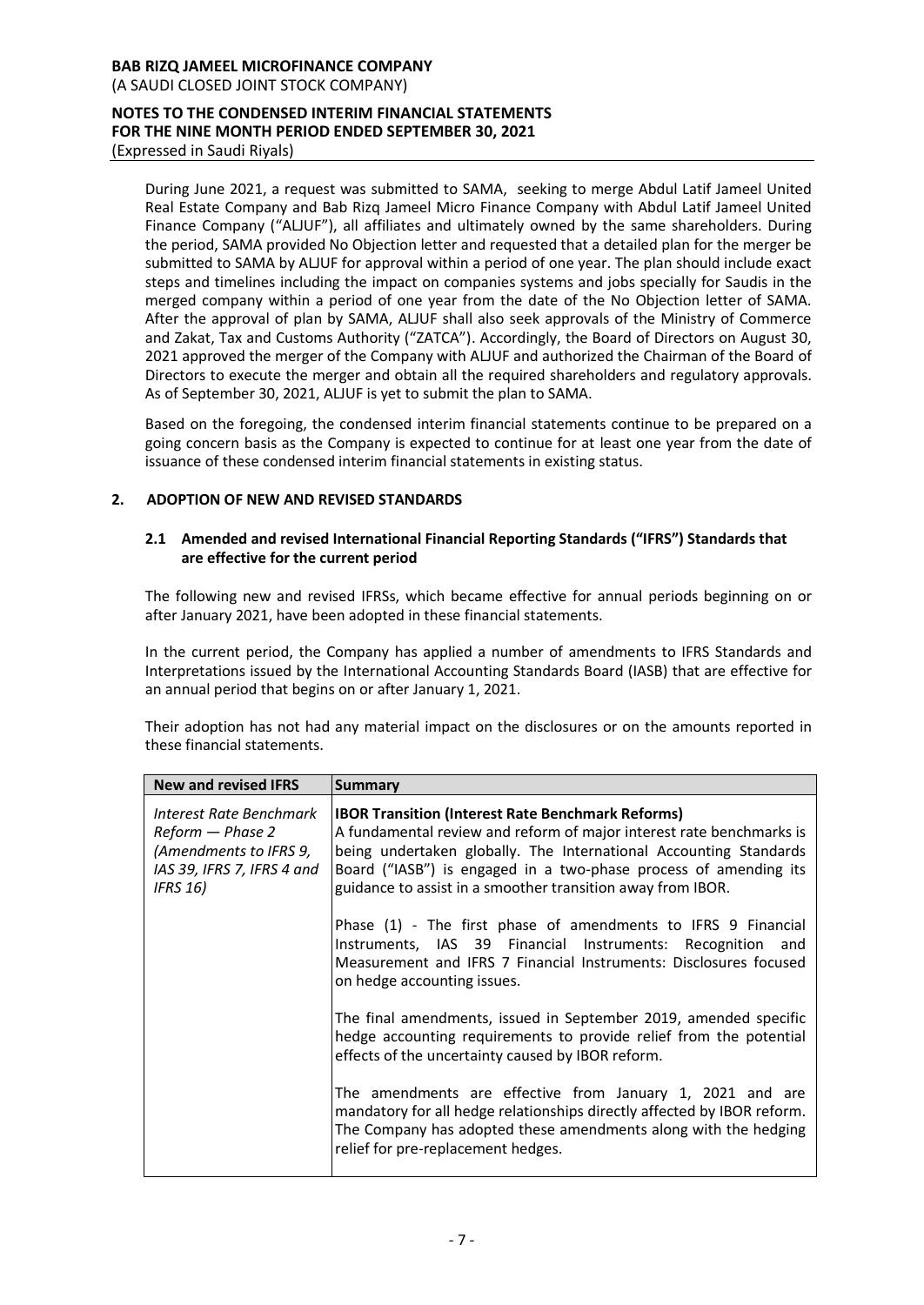(A SAUDI CLOSED JOINT STOCK COMPANY)

# **NOTES TO THE CONDENSED INTERIM FINANCIAL STATEMENTS FOR THE NINE MONTH PERIOD ENDED SEPTEMBER 30, 2021**

(Expressed in Saudi Riyals)

| <b>New and revised IFRS</b> | Summary                                                                                                                                                                                                                                                                                                                                                                                                                                                                                                                                                                           |
|-----------------------------|-----------------------------------------------------------------------------------------------------------------------------------------------------------------------------------------------------------------------------------------------------------------------------------------------------------------------------------------------------------------------------------------------------------------------------------------------------------------------------------------------------------------------------------------------------------------------------------|
|                             | Phase (2) - The second phase relates to the replacement of benchmark<br>rates with alternative risk-free rates. Currently, there is uncertainty as<br>to the timing and the methods of transition for phase 2. As a result of<br>these uncertainties, IBOR continues to be used as a reference rate in<br>financial markets and is used in the valuation of instruments with<br>maturities that exceed the expected end date for IBOR. Therefore, the<br>Company believes the current market structure supports the<br>continuation of hedge accounting as of September 30, 2021. |
|                             | Management is running a project on the Company's overall transition<br>activities and continues to engage with various stakeholders to<br>support an orderly transition.                                                                                                                                                                                                                                                                                                                                                                                                          |

Other than the above, there are no other significant IFRSs and amendments that were effective for the first time for the financial year beginning on or after January 1, 2021 and relevant to the Company's operations.

# **2.2 New and revised IFRS in issue but not yet effective and not early adopted**

At the date of authorization of these financial statements, the Company has not applied the following new and revised IFRS Standards that have been issued but are not yet effective:

|                                                                                                            | <b>Effective for</b><br>annual periods        |
|------------------------------------------------------------------------------------------------------------|-----------------------------------------------|
| <b>New and revised IFRSs</b>                                                                               | beginning on or after                         |
| <b>COVID</b><br>19 related rent concessions<br>beyond June 30, 2021                                        |                                               |
| (Amendments to IFRS 16)                                                                                    | April 1, 2021                                 |
| Reference to the Conceptual Framework (Amendments to IFRS 3)                                               | January 1, 2022                               |
| Property, Plant and Equipment - Proceeds before Intended Use                                               |                                               |
| (Amendments to IAS 16)                                                                                     | January 1, 2022                               |
| Onerous Contracts - Cost of Fulfilling a Contract (Amendments to                                           |                                               |
| IAS 37)                                                                                                    | January 1, 2022                               |
| Annual Improvements to IFRS Standards 2018-2020                                                            | January 1, 2022                               |
| Insurance Contracts and related amendments to IFRS 17                                                      | January 1, 2023                               |
| Classification of Liabilities as Current or Non-Current (Amendments                                        |                                               |
| to $(AS 1)$                                                                                                | January 1, 2023                               |
| Disclosure of Accounting Policies (Amendments to IAS 1 and IFRS                                            |                                               |
| Practice Statement 2)                                                                                      | January 1, 2023                               |
| Definition of Accounting Estimates (Amendments to IAS 8)                                                   | January 1, 2023                               |
| Deferred Tax related to Assets and Liabilities arising from a Single                                       |                                               |
| Transaction (Amendments to IAS 12)                                                                         | January 1, 2023                               |
| Amendments to IFRS 10 Consolidated Financial Statements and IAS                                            |                                               |
| 28 Investments in Associates and Joint Ventures (2011) relating to                                         | Effective date deferred                       |
| the treatment of the sale or contribution of assets from an investor<br>to its associate or joint venture. | indefinitely. Adoption is still<br>permitted. |
|                                                                                                            |                                               |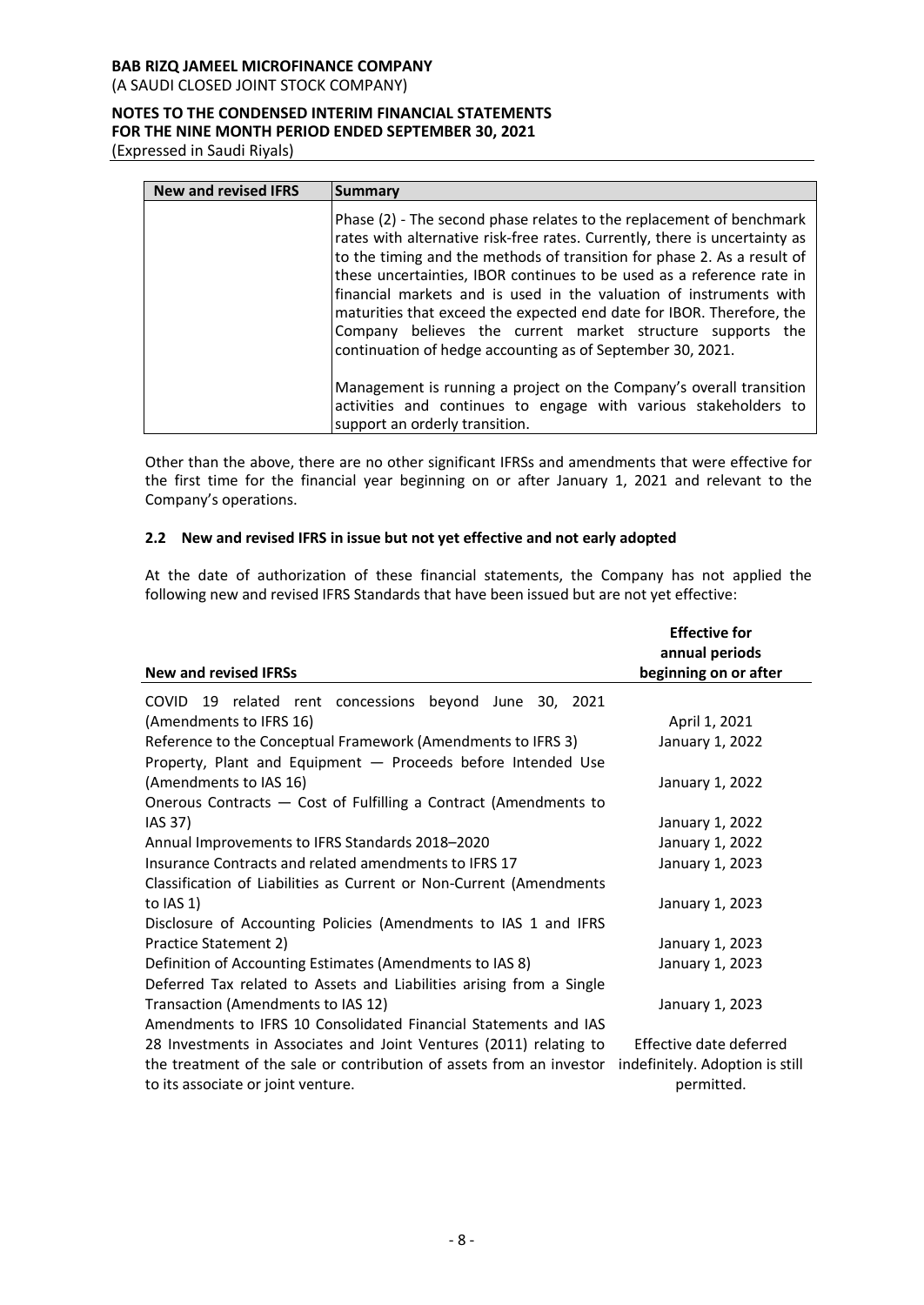The management is in the process of assessing the potential financial impact of application and do not expect that the adoption of the Standards listed above will have a material impact on the financial statements of the Company in future periods.

During 2020, SAMA issued rules governing credit risk exposure classification and provisioning. These rules set out the minimum requirements on credit risk exposure classification and provisioning. These rules shall be applicable to all finance companies licensed pursuant to Finance Companies Control Law effective from July 1, 2021. In a subsequent communication, SAMA deferred implementation of the rules to January 1, 2022, except for certain rules to be implemented on or before December 31, 2023. The management has engaged a consultant to update policies and procedures to be in line with the rules and as of September 30, 2021, the Company is in the process of assessing the impact of the new rules.

# **3. SIGNIFICANT ACCOUNTING POLICIES**

# **3.1 Statement of compliance**

The condensed interim financial statements of the Company as of and for the nine-month period ended September 30, 2021 have been prepared in accordance with International Accounting Standard 34, "Interim Financial Reporting" ("IAS 34") as endorsed in the Kingdom of Saudi Arabia.

These condensed interim financial statements do not include all the information and disclosures required for the annual financial statements and should be read in conjunction with the annual financial statements of the Company for the year ended December 31, 2020.

The results for the interim period of nine-month period ended September 30, 2021 are not necessarily indicative of the results that may be expected for the financial year ending December 31, 2021.

In preparing these condensed interim financial statements, the significant judgments made by the management are same as those that are applied to the financial statements for the year ended December 31, 2020.

#### **Basis of preparation**

These condensed interim financial statements are prepared under the historical cost convention using the accruals basis of accounting except for employees benefits liabilities, which are calculated based on present value of the defined benefit obligation, using actuarial present value calculations based on projected unit credit method.

#### **Functional and presentation currency**

These condensed interim financial statements have been presented in Saudi Riyals, which is the functional and presentational currency of the Company.

The accounting policies adopted in preparation of these condensed interim financial statements are consistent with those applied in the preparation of the audited annual financial statements of the Company for the year ended December 31, 2020.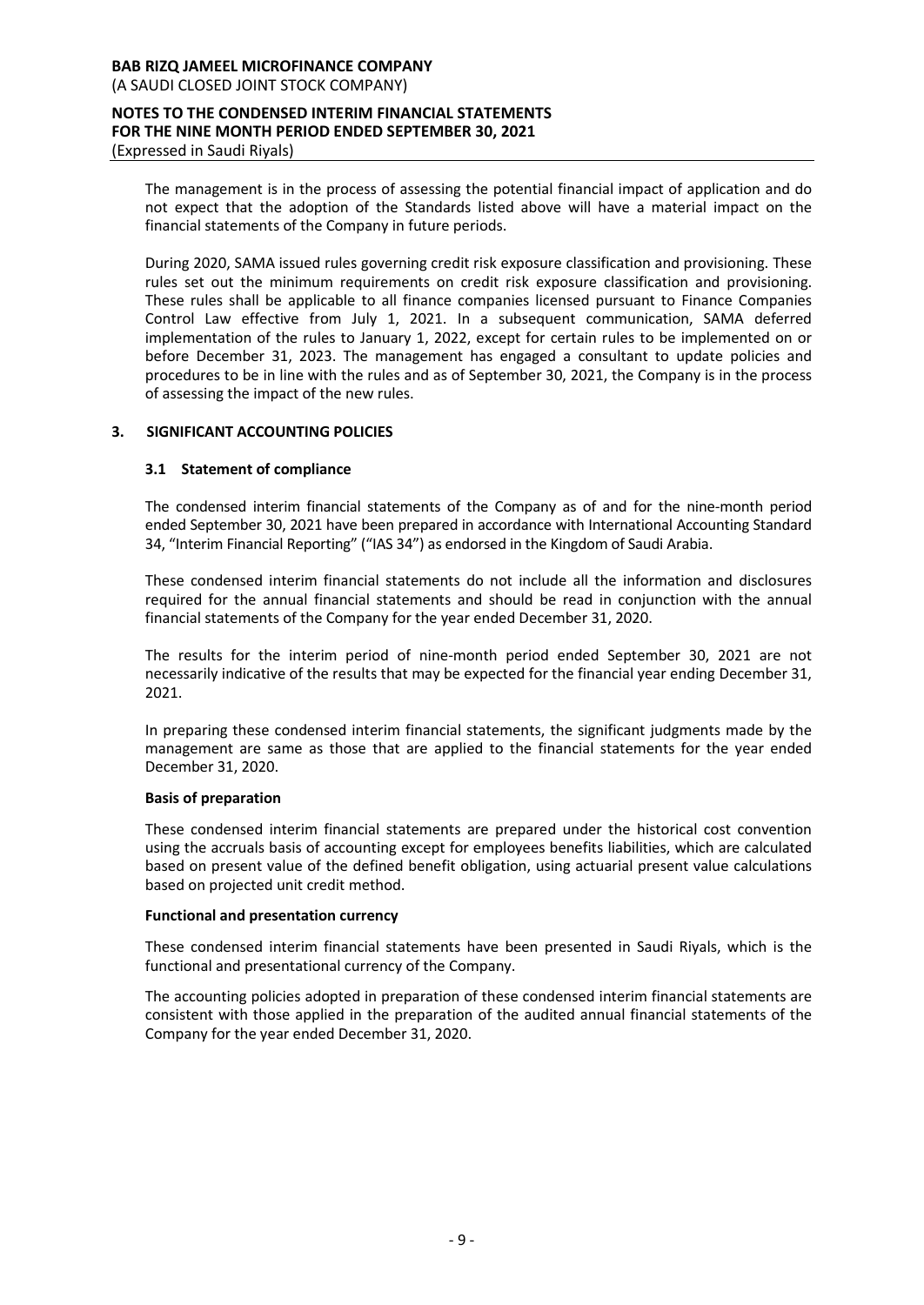(A SAUDI CLOSED JOINT STOCK COMPANY)

# **NOTES TO THE CONDENSED INTERIM FINANCIAL STATEMENTS FOR THE NINE MONTH PERIOD ENDED SEPTEMBER 30, 2021**

(Expressed in Saudi Riyals)

# **3.2 Significant accounting estimates and judgments**

The preparation of the Company's condensed interim financial statements requires management to make judgments, estimates and assumptions that affect the reported amounts of revenues, expenses, assets and liabilities, and the accompanying disclosures, and the disclosure of contingent liabilities. The outbreak of novel coronavirus ("COVID-19") since early 2020, its spread across mainland China and then globally caused disruptions to businesses and economic activity globally including the Kingdom of Saudi Arabia and the declaration of this pandemic by the World Health Organization necessitated the Company's management to revisit its significant judgments in applying the Company's accounting policies and the methods of computation and the key sources of estimation applied to the annual financial statements for the year ended December 31, 2019 and 2020. The Company's management, during the year ended December 31, 2020, carried out an impact assessment on the overall Company's operations and business aspects including factors like supply chain, travel restrictions, oil prices, product demand, etc. and made certain changes to the expected credit loss model during 2020. However, in view of the current uncertainty, given that the local as well as international health and government authorities continue to advise caution and future lockdowns have not been ruled out in entirety, it is challenging now to predict the full extent and duration of its business and economic impact. Therefore, any future change in the assumptions and estimates could result in outcomes that could require a material adjustment to the carrying amount of the asset or liability affected in the future periods. As the situation is rapidly evolving with future uncertainties, management will continue to assess the impact based on prospective developments.

The accounting estimates and assumptions used in the preparation of these condensed interim financial statements are consistent with those used in the preparation of the annual financial statements for the year ended December 31, 2020.

# **4. LOANS AND ADVANCES TO CUSTOMERS, NET**

|                                                   | September 30,<br>2021<br>(Unaudited) | December 31,<br>2020<br>(Audited) |
|---------------------------------------------------|--------------------------------------|-----------------------------------|
| Loans and advances to customers at amortized cost | 173,977,813                          | 166,600,187                       |
| Less: impairment loss allowance                   | (3,824,410)                          | (4,737,795)                       |
|                                                   | 170,153,403                          | 161,862,392                       |

a) The following table details the contractual maturity for its loans and advances to customers portfolio:

|                     | Years                                    | September 30,<br>2021<br>(Unaudited)                | December 31,<br>2020<br>(Audited)                   |
|---------------------|------------------------------------------|-----------------------------------------------------|-----------------------------------------------------|
| Current portion     | 2021                                     | 54,813,600                                          | 50,160,701                                          |
| Non-current portion | 2022<br>2023<br>2024<br>2025 and onwards | 54,702,974<br>39,425,451<br>16,038,973<br>5,172,405 | 54,099,503<br>35,283,094<br>16,360,490<br>5,958,604 |
| Non-current portion |                                          | 115,339,803                                         | 111,701,691                                         |
|                     |                                          | 170,153,403                                         | 161,862,392                                         |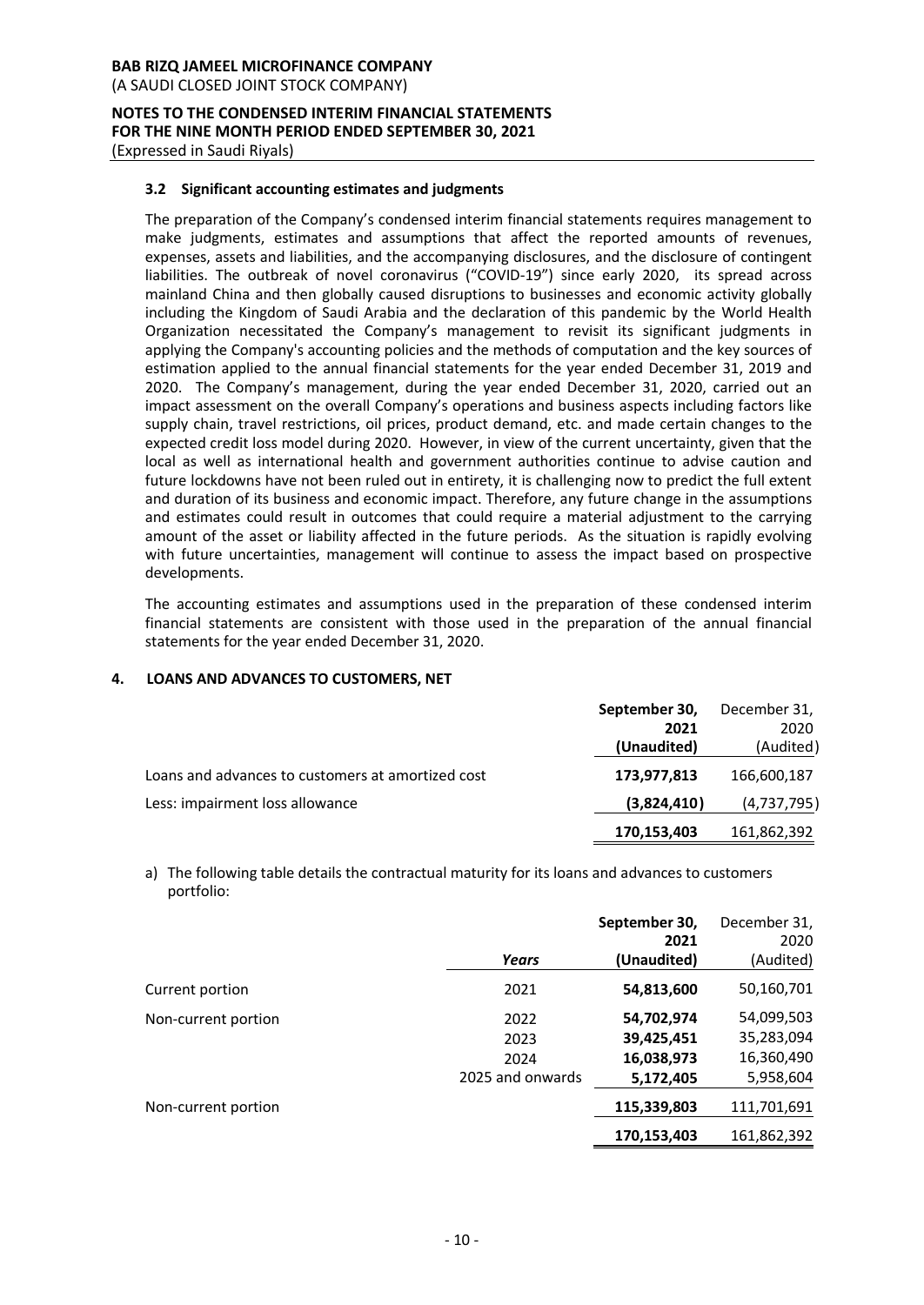(A SAUDI CLOSED JOINT STOCK COMPANY)

# **NOTES TO THE CONDENSED INTERIM FINANCIAL STATEMENTS FOR THE NINE MONTH PERIOD ENDED SEPTEMBER 30, 2021**

(Expressed in Saudi Riyals)

#### b) The movement in allowance for credit losses is given below:

|                                        | For the nine-month period ended<br>September30, |             |
|----------------------------------------|-------------------------------------------------|-------------|
|                                        | 2021                                            |             |
|                                        | (Unaudited)                                     | (Unaudited) |
| January 1                              | 4,737,795                                       | 2,269,375   |
| (Reversal)/additions during the period | (821,990)                                       | 2,282,761   |
| Amount written off                     | (91, 395)                                       | (99, 515)   |
| September 30                           | 3,824,410                                       | 4,452,621   |

c) The ageing of loans and advances to customers which are past due is as follows:

|                     | September 30,<br>2021<br>(Unaudited) | December 31,<br>2020<br>(Audited) |
|---------------------|--------------------------------------|-----------------------------------|
|                     |                                      |                                   |
| 1 - 3 months        | 701,415                              | 226,437                           |
| 4 - 6 months        | 274,031                              | 195,653                           |
| 6 - 12 months       | 267,399                              | 327,702                           |
| More than 12 months | 390,022                              | 100,193                           |
|                     | 1,632,867                            | 849,985                           |
|                     |                                      |                                   |

d) The not yet due portion of above overdue loans and advances to customers as of September 30, 2021 amounts to SR 5,424,675 (December 31, 2020: SR 2,748,875).

# **5. CASH AND CASH EQUIVALENTS**

|                           | September 30, | December 31, |
|---------------------------|---------------|--------------|
|                           | 2021          | 2020         |
|                           | (Unaudited)   | (Audited)    |
| Cash in hand              | 144.946       | 7,000        |
| Cash at bank              | 6,656,134     | 14,562,462   |
| Cash at bank - deposits   | 30,000,000    | 30,000,000   |
| Cash and cash equivalents | 36,801,080    | 44,569,462   |

5.1 During the period, the Company earned income of SR 109,950 (September 30, 2020: SR 314,617) on murabaha deposits at the rate of return ranging from 0.2% to 0.75% (September 30, 2020: 0.6% to 1.35%).

#### **6. BORROWINGS**

|                                               | September 30, | December 31, |
|-----------------------------------------------|---------------|--------------|
|                                               | 2021          | 2020         |
|                                               | (Unaudited)   | (Audited)    |
| Borrowings at amortized costs                 |               |              |
| Commercial bank loan (note a)                 | 50,000,000    | 50,000,000   |
| Social Development Bank loan (note b)         | 8,841,280     |              |
|                                               | 58,841,280    | 50,000,000   |
| Less: Current portion of long-term borrowings | 10,771,658    | 2,500,000    |
| Non-current portion of long-term borrowings   | 48,069,622    | 47,500,000   |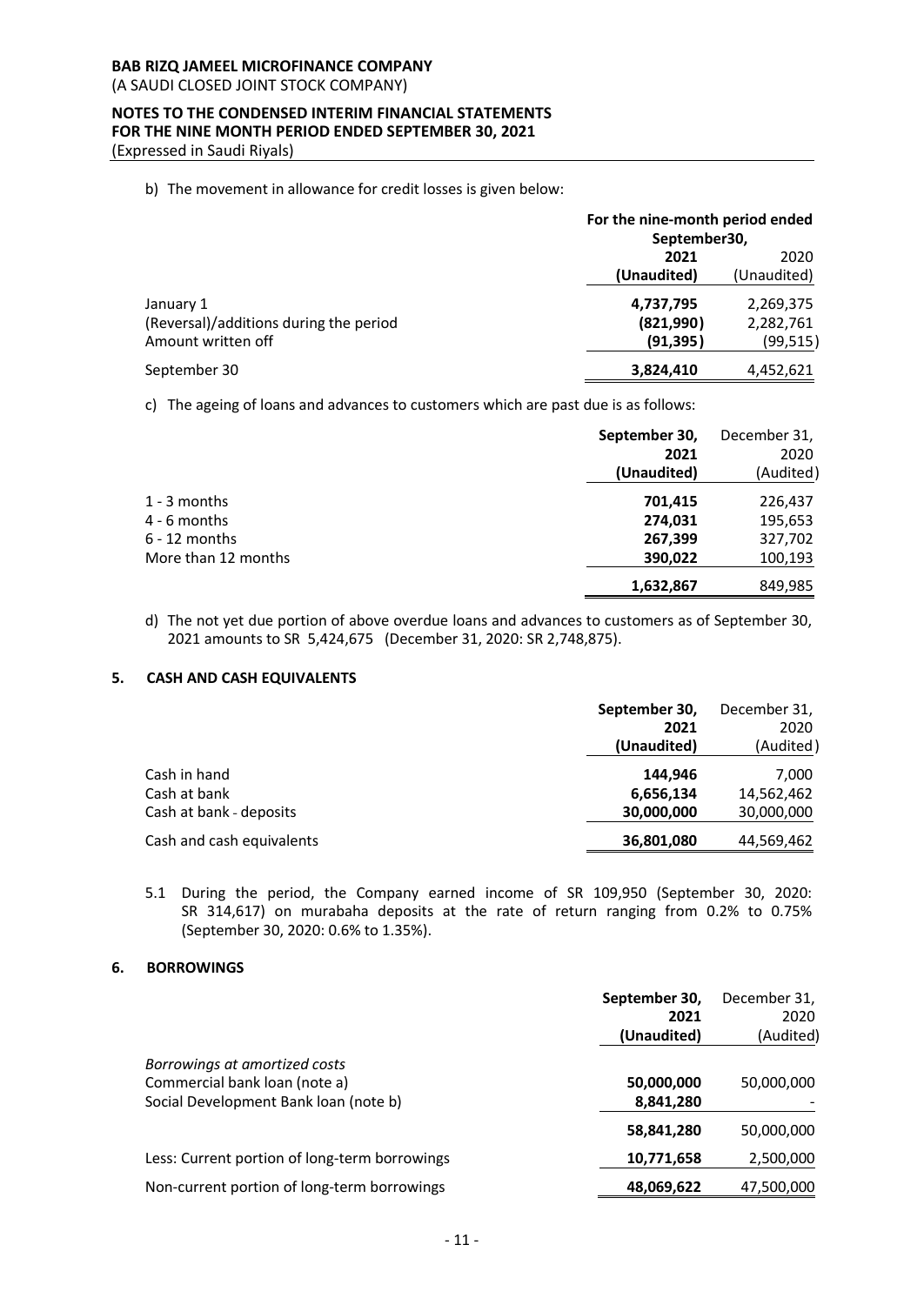(A SAUDI CLOSED JOINT STOCK COMPANY)

#### **NOTES TO THE CONDENSED INTERIM FINANCIAL STATEMENTS FOR THE NINE MONTH PERIOD ENDED SEPTEMBER 30, 2021** (Expressed in Saudi Riyals)

- a) On October 29, 2019, the Company obtained a line of credit from a local bank for SR 50 million to finance working capital requirements of the Company. An amount of SR 25 million had been drawn by the Company in 2019 and a further SR 25 million was drawn during 2020. The loan is repayable in 10 equal semi-annual instalments commencing after a grace period of 2 years. The loan is subject to meeting certain covenants and service charges at the rate of SIBOR plus fixed commission rate of 1.5% per annum. As a result of breach of covenants in the third quarter of 2020, the Company renegotiated the terms of the loan contract and the covenants were amended in the fourth quarter of 2020. The line of credit was provided to the Company by the local bank upon issuance a letter of comfort from the Parent Company.
- b) On January 12, 2021, the Company obtained an additional line of credit from the Social Development Bank for SR 10,000,000 to provide concessional loans to Micro Small and Medium Enterprises ("MSMEs"). The loan is repayable in 36 monthly installments after a grace period of 6 months. The loan is interest free and provided by the Development Bank to increase the contribution of MSME to the Kingdom's economy.

The scheduled undiscounted maturities of the long-term borrowings outstanding are as follows:

|      | September 30,<br>2021<br>(Unaudited) | December 31,<br>2020<br>(Audited) |
|------|--------------------------------------|-----------------------------------|
| 2021 | 3,055,556                            | 2,500,000                         |
| 2022 | 13,333,336                           | 10,000,000                        |
| 2023 | 13,333,336                           | 10,000,000                        |
| 2024 | 11,944,438                           | 10,000,000                        |
| 2025 | 10,000,000                           | 10,000,000                        |
| 2026 | 7,500,000                            | 7,500,000                         |
|      | 59,166,666                           | 50,000,000                        |

# **7. RELATED PARTY TRANSACTIONS AND BALANCES**

The significant transactions between the Company and the related parties are disclosed below. The terms and conditions of these transactions are agreed with the management of the concerned parties.

Related party Nature of transactions For the three month period September 30, (Unaudited) For the nine month period September 30, (Unaudited) 2021 2020 2021 2020 Affiliates Payments made on behalf of the<br>Company Company 274,585 200,626 627,216 582,050 Expenses recharged for employees' costs 46,038 - 46,038 8,809 Collections made on behalf of the Company 1,620 1,650 21,195 18,623 Expenses recharged for shared services 75,000 618,750 876,740 618,750 Charges for customer evaluations for loans and advances 39,524 56,516 94,084 147,152 Purchases 202,600 232,875 213,598 951,896

a) The significant transactions and the related amounts are as follows: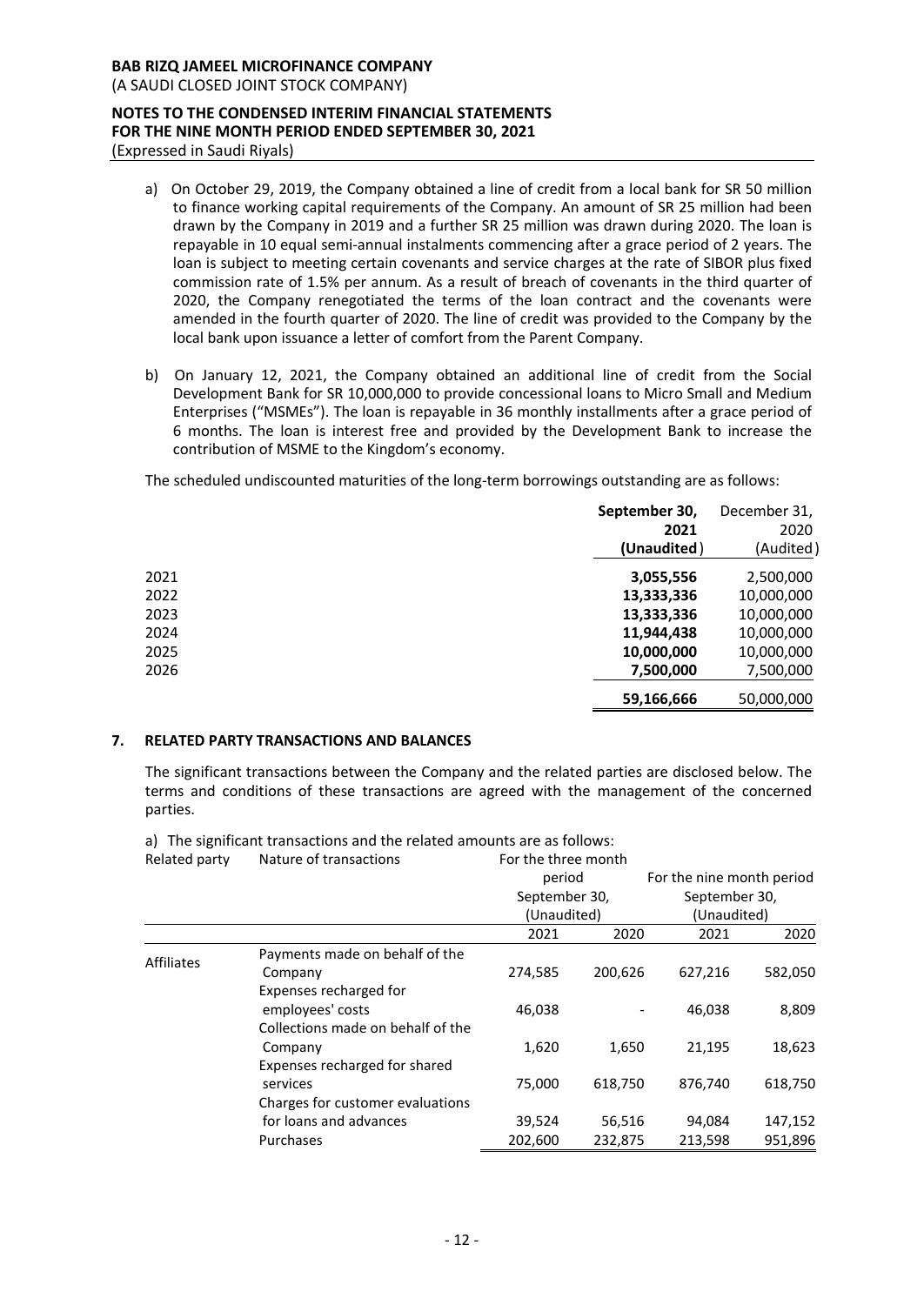(A SAUDI CLOSED JOINT STOCK COMPANY)

# **NOTES TO THE CONDENSED INTERIM FINANCIAL STATEMENTS FOR THE NINE MONTH PERIOD ENDED SEPTEMBER 30, 2021**

(Expressed in Saudi Riyals)

b) Due to related parties comprised of the following:

|                                                                                                                 | September 30,<br>2021 | December 31,<br>2020 |
|-----------------------------------------------------------------------------------------------------------------|-----------------------|----------------------|
|                                                                                                                 | (Unaudited)           | (Audited)            |
| Bab Rizg Jameel for Services Company Limited<br>Abdul Latif Jameel United Finance Company (a closed joint stock | 657,304               | 524,249              |
| Company)<br>Abdul Latif Jameel Company for Information                                                          | 749,501               | 466,915              |
| and Services Limited                                                                                            | 14,554                | 18,980               |
| Abdul Latif Jameel Retail Company Limited                                                                       | 232,990               | 287,040              |
| Abdul Latif Jameel Company Limited<br>Abdul Latif Jameel Electronics and Airconditioning company                | 287,500               | 172,500              |
| Limited                                                                                                         |                       | 22,388               |
|                                                                                                                 | 1,941,849             | 1,492,072            |

# c) Transactions with key management personnel

The key management personnel include members of the Board, related committees (Risk and Audit Committee etc.) and executive management.

|                             | For the three-month period<br>ended September 30,<br>(Unaudited) |         | For the nine-month period<br><b>Ended September 30,</b><br>(Unaudited) |           |
|-----------------------------|------------------------------------------------------------------|---------|------------------------------------------------------------------------|-----------|
|                             | 2021                                                             | 2020    | 2021                                                                   | 2020      |
| Remuneration and short term |                                                                  |         |                                                                        |           |
| employee benefits           | 531,954                                                          | 678,157 | 1,806,587                                                              | 1,706,540 |
| Post-employment benefits    | 54,672                                                           | 45,273  | 169,817                                                                | 380,853   |
|                             | 586,626                                                          | 723,430 | 1,976,404                                                              | 2,087,393 |

# **8. ZAKAT PAYABLE**

The movement in the zakat payable is as follows:

|                                                                                                                       | September 30,<br>2021<br>(Unaudited)         | December 31,<br>2020<br>(Audited)          |
|-----------------------------------------------------------------------------------------------------------------------|----------------------------------------------|--------------------------------------------|
| January 1<br>Charge for the current period/year<br>(Over)/ under charge for prior year<br>Paid during the period/year | 210,676<br>755,215<br>(7, 741)<br>(202, 936) | 191,409<br>210,676<br>19,789<br>(211, 198) |
| September30/December 31                                                                                               | 755.214                                      | 210,676                                    |

#### **Status of zakat assessments**

The Company has submitted zakat declarations for the period from April 4, 2017 to December 31, 2017 and each of years ended December 31, 2018 to December 31, 2020, which are being reviewed by Zakat, Tax and Customs Authority (ZATCA). The ZATCA has raised an assessment for the year ended December 31, 2018 claiming additional zakat of SR 2.4 million. The Company submitted the objection against the assessment which the ZATCA has accepted and the case was closed on June 11, 2020. The Company has a 'No Objection Letter' valid to April 30, 2022.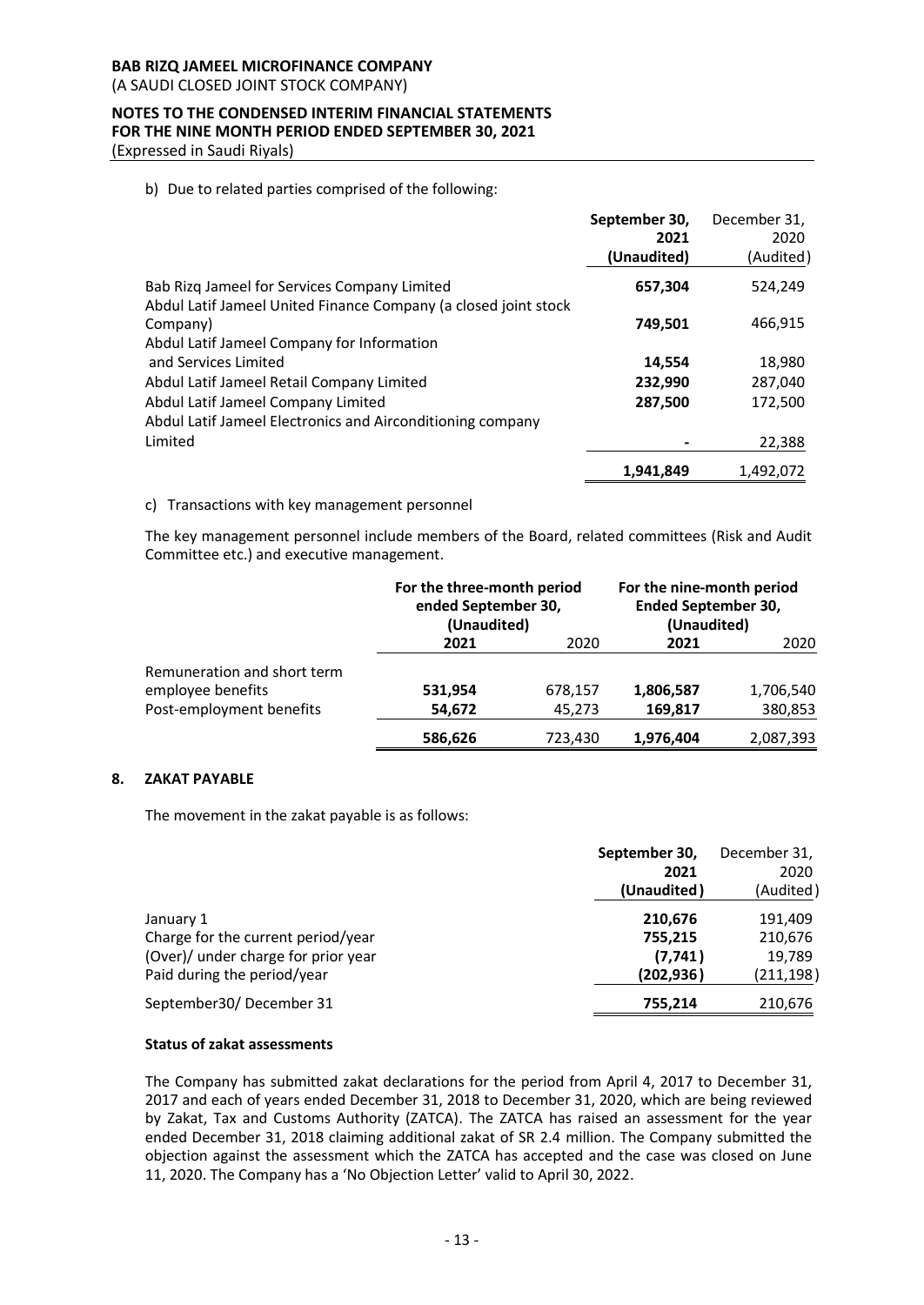(A SAUDI CLOSED JOINT STOCK COMPANY)

# **NOTES TO THE CONDENSED INTERIM FINANCIAL STATEMENTS FOR THE NINE MONTH PERIOD ENDED SEPTEMBER 30, 2021**

(Expressed in Saudi Riyals)

# **9. ACCRUED AND OTHER LIABILITIES**

|                           | September 30, | December 31, |
|---------------------------|---------------|--------------|
|                           | 2021          | 2020         |
|                           | (Unaudited)   | (Audited)    |
| <b>Accrued expenses</b>   | 639,492       | 668,436      |
| Employee related accruals | 1,353,625     | 1,444,695    |
| Accrued interest payable  | 249.806       | 947,597      |
| <b>Others</b>             | 849,196       | 1,175,871    |
|                           | 3,092,119     | 4,236,599    |

#### **10. STATUTORY RESERVE**

In accordance with the Regulations for Companies and the By-laws of the Company, the Company must set aside at least 10% of its net income in each year (after absorbing accumulated losses) until the reserve equals 30% of the share capital. Thereafter, the Shareholders may discontinue further appropriations. The reserve is not available for distribution. Since the Company has incurred losses in the past and has accumulated losses as of the reporting date, no such transfers have been made.

# **11. EARNINGS PER SHARE**

Basic earnings per share is calculated by dividing the earnings for the period by the weighted average number of ordinary shares outstanding during the three month and nine-month periods ended September 30, 2021 and the year ended December 31, 2020.

There has been no dilutive effect on the weighted average number of shares during the three month and nine-month periods ended September 30, 2021 and the year ended December 31, 2020.

#### **12. SEGMENT REPORTING**

A segment is a distinguishable component of the Company that is engaged either in providing products or services (a business segment) or in providing products or services within a particular economic environment (a geographic segment), which is subject to risks and rewards that are different from those of other segments.

The Company carries out its activities entirely in the Kingdom of Saudi Arabia and is only engaged in microfinance activities as a result, the operations of the Company have been considered as one segment.

#### **13. FINANCIAL RISK MANAGEMENT**

#### **Credit risk and concentration of credit risk**

Credit risk is the risk that a counterparty will not meet its obligations under a financial instrument or customer contract, leading to a financial loss. The Company is exposed to credit risk on cash and bank balances, loans and advances to customers and advances to employees. The Company has established procedures to manage credit exposure including, credit approvals, credit limits, collateral and guarantee requirements. These procedures are based on the Company's internal guidelines. The Company's risk committee manages the overall credit risk strategy.

Concentration of credit risk indicates the relative sensitivity of the Company's performance to developments affecting a particular segment of customers.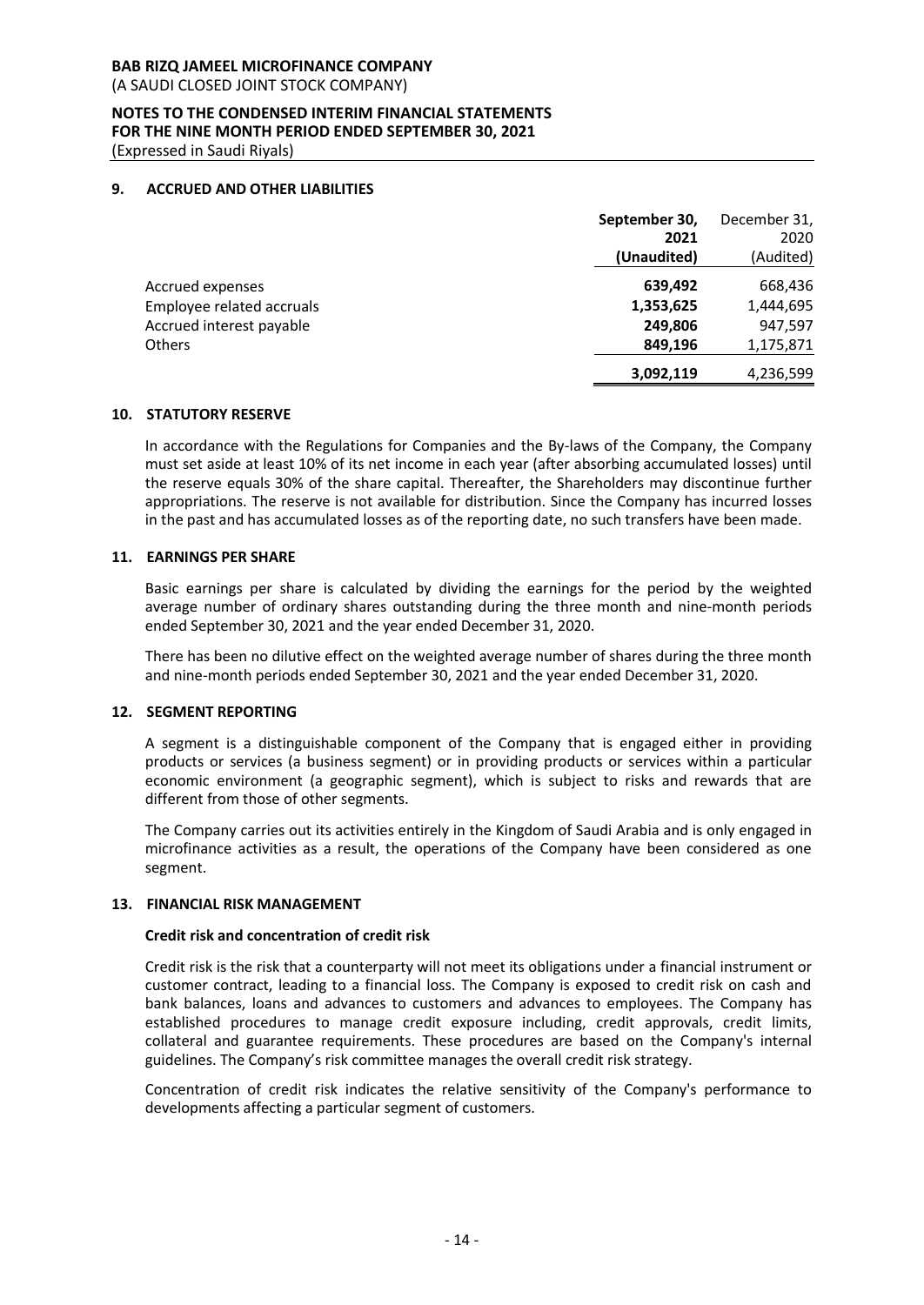(A SAUDI CLOSED JOINT STOCK COMPANY)

#### **NOTES TO THE CONDENSED INTERIM FINANCIAL STATEMENTS FOR THE NINE MONTH PERIOD ENDED SEPTEMBER 30, 2021** (Expressed in Saudi Riyals)

The Company manages concentration of credit risk exposure through diversification of its loan and advances to customers portfolio to different customer segments and loan products. However, the Company mitigates its credit risk through evaluation of credit worthiness and by obtaining guarantees by a third party with fixed periodic cashflows. For each type of loan product, the maximum credit limits are defined. An allowance for credit losses is maintained at a level which, in the judgment of management, is adequate to provide for impairment losses on delinquent receivables.

The carrying amount of financial assets recorded in the financial statements, which is net of impairment losses, represents the Company's maximum exposure to credit risk without taking account of the value of any collateral obtained.

# **Credit quality analysis**

The following tables set out information about the credit quality of loans and advances to customers measured at amortized cost as of the dates mentioned thereof:

# **Exposure at default**

|                                |             | Lifetime ECL not<br>12 month ECL credit impaired | <b>Lifetime ECL</b><br>credit<br>impaired | Total       |
|--------------------------------|-------------|--------------------------------------------------|-------------------------------------------|-------------|
| September 30, 2021 (Unaudited) | 166.548.801 | 4.327.422                                        | 3.101.590                                 | 173.977.813 |
| December 31, 2020 (audited)    | 164,150,073 | 935,989                                          | 1.514.125                                 | 166,600,187 |

# **Expected credit loss**

|                               |           | Lifetime ECL not<br>12 month ECL credit impaired | <b>Lifetime ECL</b><br>credit<br>impaired | Total     |
|-------------------------------|-----------|--------------------------------------------------|-------------------------------------------|-----------|
| September30, 2021 (Unaudited) | 2,879,576 | 99,026                                           | 845.808                                   | 3,824,410 |
| December 31, 2020 (audited)   | 4,108,691 | 13,058                                           | 616,046                                   | 4,737,795 |

*a) Amounts arising from ECL - Significant increase in credit risk (SICR)*

When determining whether the risk of default on a financial instrument has increased significantly since initial recognition, the Company considers reasonable and supportable information that is relevant and available without undue cost or effort.

This includes both quantitative and qualitative information and analysis, based on the Company's historical experience and expert credit assessment and including forward-looking information. The objective of the assessment is to identify whether a significant increase in credit risk has occurred for an exposure by comparing:

- the remaining lifetime probability of default (PD) as at the reporting date; with
- the remaining lifetime PD for this point in time that was estimated at the time of initial recognition of the exposure (adjusted where relevant for changes in prepayment expectations).

The Company groups its loans and advances to customers into Stage 1, Stage 2, Stage 3 as described below:

Stage 1: When loans and advances to customers are first recognized, the Company recognizes an allowance based on 12 months ECLs. Stage 1 loans and advances to customers also include loans and advances to customers where the credit risk has improved, and the balance has been reclassified from Stage 2.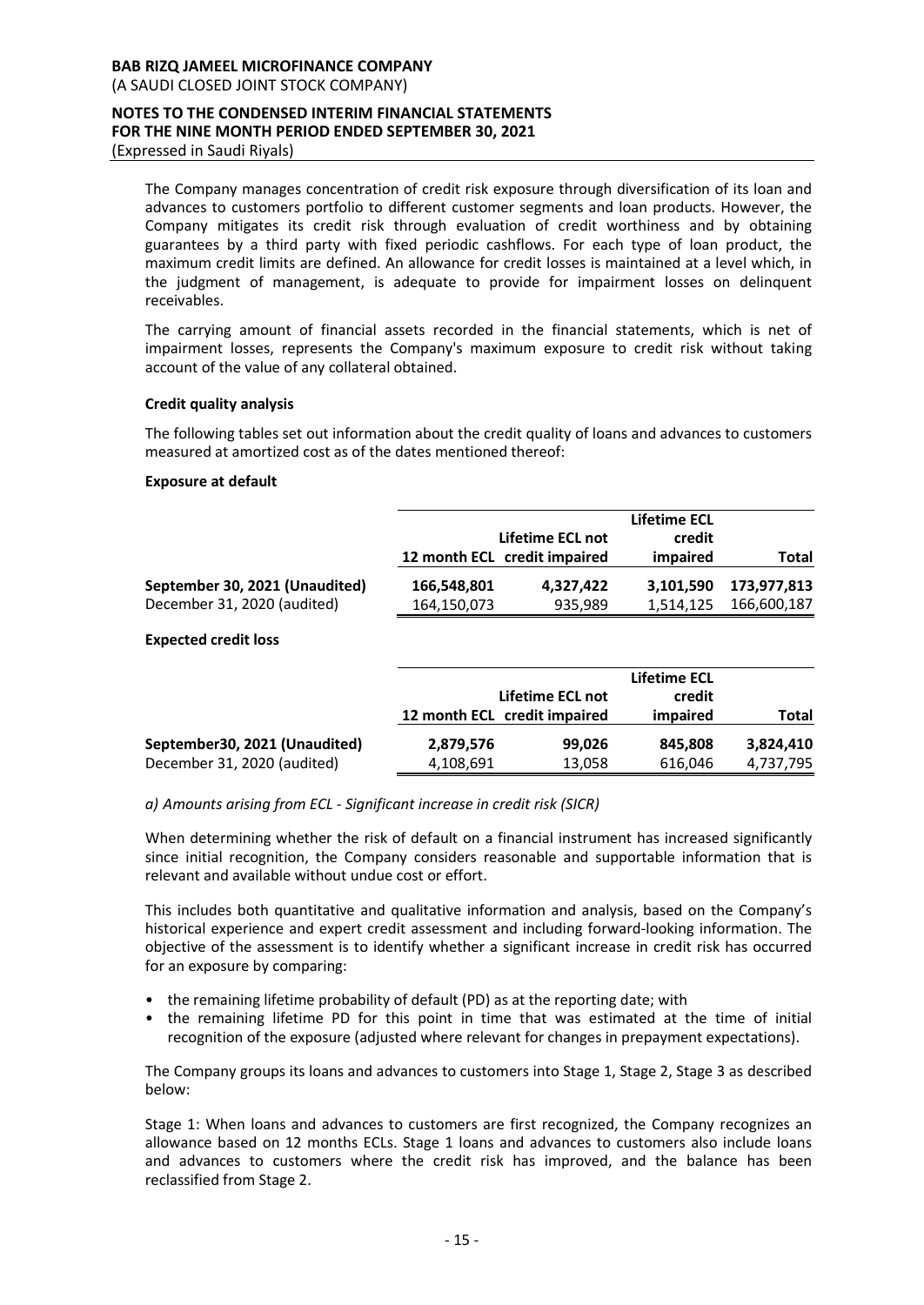Stage 2: When a receivable has shown a significant increase in credit risk since origination, the Company records an allowance for the Lifetime ECL. Stage 2 loans and advances to customers also include loans and advances to customers, where the credit risk has improved, and the loans and advances to customers has been reclassified from Stage 3.

Stage 3: Loans and advances to customers considered credit impaired. The Company records an allowance for the Lifetime ECL.

## **Credit risk grades**

The Company allocates each exposure to a credit risk grade based on a variety of data that is determined to be predictive of the risk of default and applying experienced credit judgment. Credit risk grades are defined using qualitative and quantitative factors that are indicative of risk of default. These factors vary depending on the nature of the exposure and the type of borrower.

Credit risk grades are defined and calibrated such that the risk of default occurring increases exponentially as the credit risk deteriorates so, for example, the difference in risk of default between credit risk grades 1 and 2 is smaller than the difference between credit risk grades 2 and 3.

Each exposure is allocated to a credit risk grade at initial recognition based on available information about the borrower. Exposures are subject to ongoing monitoring, which may result in an exposure being moved to a different credit risk grade.

# *b) Generating the term structure of PD*

Credit risk grades are a primary input into the determination of the term structure of PD for exposures. The Company collects performance and default information about its credit risk exposures analyzed by type of product and borrower as well as by credit risk grading. For some portfolios, information obtained from external credit reference agencies is also used.

The Company employs statistical models to analyze the data collected and generate estimates of the remaining lifetime PD of exposures and how these are expected to change as a result of the passage of time. Due to lack of sufficient period data of the newly formed Company, the data employed related a similar affiliate of the Company.

This analysis includes the identification and calibration of relationships between changes in default rates and macroeconomic factors include loan growth, oil prices, GDP annual growth rate and consumer spending etc. For exposures to specific industries and/or regions, the analysis may extend to relevant commodity and/or real estate prices.

Based on external actual and forecast information, the Company formulates a 'base case' view of the future direction of relevant economic variables as well as a representative range of other possible forecast scenarios (discussion on incorporation of forward-looking information). The Company then uses these forecasts to adjust its estimates of PDs.

# *c) Determining whether credit risk has increased significantly*

The criteria for determining whether credit risk has increased significantly include quantitative changes in PDs and qualitative factors, including a backstop based on delinquency.

The credit risk of a particular exposure is deemed to have increased significantly since initial recognition, which is determined under basis of Company's staging criteria.

Using its expert credit judgment and, where possible, relevant historical experience, the Company may determine that an exposure has undergone a significant increase in credit risk based on particular qualitative indicators that it considers are indicative of such and whose effect may not otherwise be fully reflected in its quantitative analysis on a timely basis.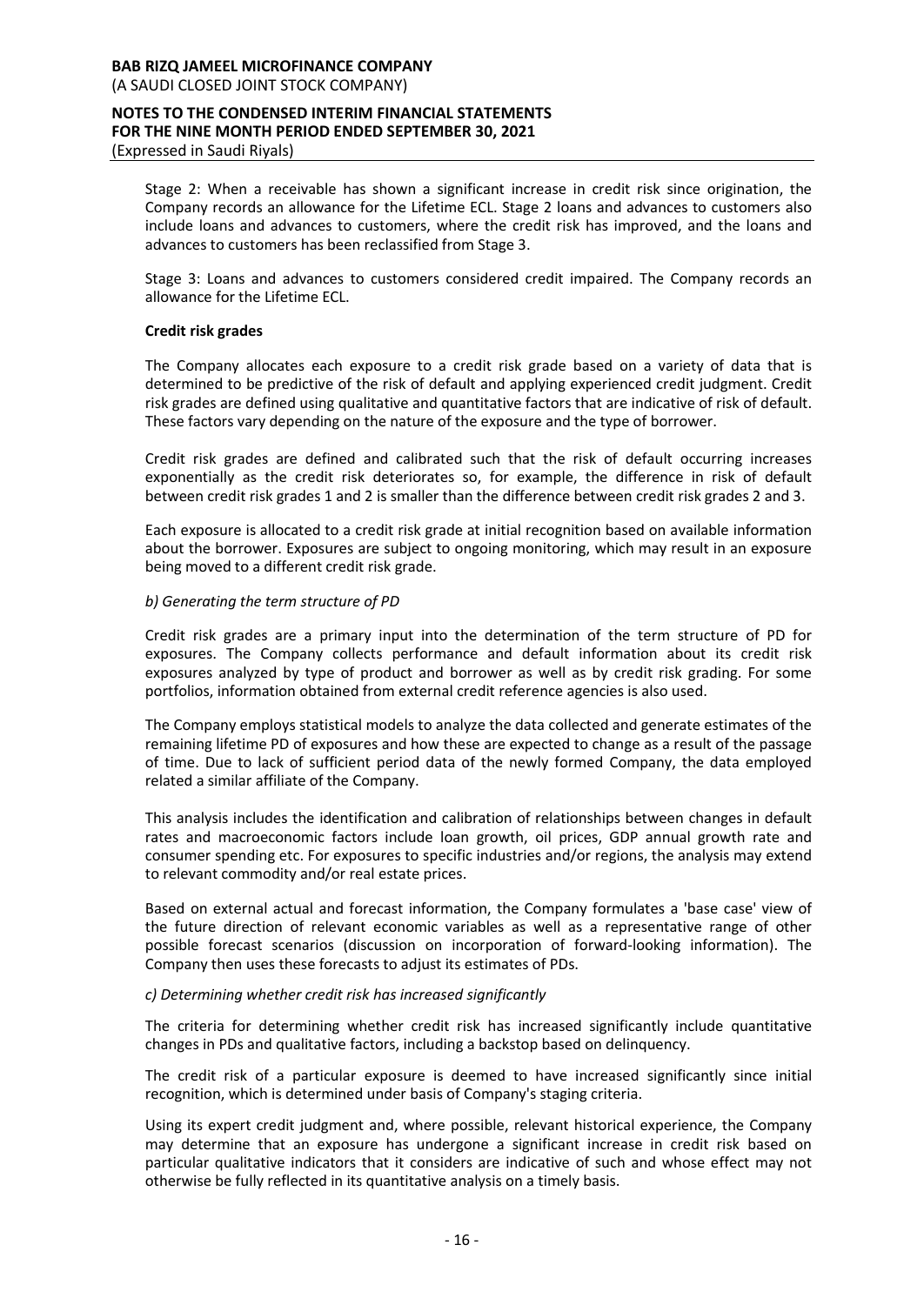(A SAUDI CLOSED JOINT STOCK COMPANY)

#### **NOTES TO THE CONDENSED INTERIM FINANCIAL STATEMENTS FOR THE NINE MONTH PERIOD ENDED SEPTEMBER 30, 2021** (Expressed in Saudi Riyals)

As a backstop, the Company considers that a significant increase in credit risk occurs no later than when an asset is more than 30 days past due. Days past due are determined by counting the number of days since the earliest elapsed due date in respect of which full payment has not been received. Due dates are determined without considering any grace period that might be available to the borrower.

The Company monitors the effectiveness of the criteria used to identify significant increases in credit risk by regular reviews to confirm that:

- the criteria are capable of identifying significant increases in credit risk before an exposure is in default;
- the criteria do not align with the point in time when an asset becomes 30 days past due; and.
- there is no unwarranted volatility in loss allowance from transfers between 12-month PD (stage 1) and lifetime PD (stage 2).

# *Consideration due to the Covid-19:*

In response to the impacts of COVID-19, various support programmes have been offered to the customers by the Company on account of SAMA initiatives, such as customers eligible under Deferred Payments Program (refer note 15 for further details). The exercise of the deferment option by a customer, in its own, is not consider by the Company as triggering SICR and as a consequence impact on ECL for those customers were determined based on their existing staging. However, as part of the Company's credit evaluation process especially given the current economic situation due to after effects of lock down, the Company analyzed the financial position of the customers and ability to repay the amounts and in case where indicators of significant deterioration were noted, the customers' credit ratings and accordingly exposure staging were adjusted, where applicable.

In addition to the above SICR criteria, the Company has created a detailed risk profiling, by incorporating new components for the determination of SICR in order to address COVID-19 effects; such as industry risk, pool PDs and prior delinquency behavior. All clients of the Company are treated as part of the retail industry.

No change has been made in the backstop criteria for all types of exposures. No changes of stages occurred for those under SAMA relief program.

#### *d) Modified financial assets*

The contractual terms of a loans and advances to customers may be modified for a number of reasons, including changing market conditions, customer retention and other factors not related to a current or potential credit deterioration of the customer. An existing loans and advances to customers whose terms have been modified may be derecognized and the renegotiated financing and advances recognized as a new loans and advances to customers at fair value in accordance with the accounting policy.

When the terms of a financial asset are modified and the modification does not result in derecognition, the determination of whether the asset's credit risk has increased significantly is completed on the basis of the approved staging criteria.

The Company renegotiates loans and advances to customers in financial difficulties (referred to as 'forbearance activities') to maximize collection opportunities and minimize the risk of default. Under the Company's policy, loans and advances to customers forbearance is granted on a selective basis if the debtor is currently in default on its debt or if there is a high risk of default, there is evidence that the debtor made all reasonable efforts to pay under the original contractual terms and the debtor is expected to be able to meet the revised terms.

Any repayment holidays should not automatically trigger forbearance and migration to Stage 2.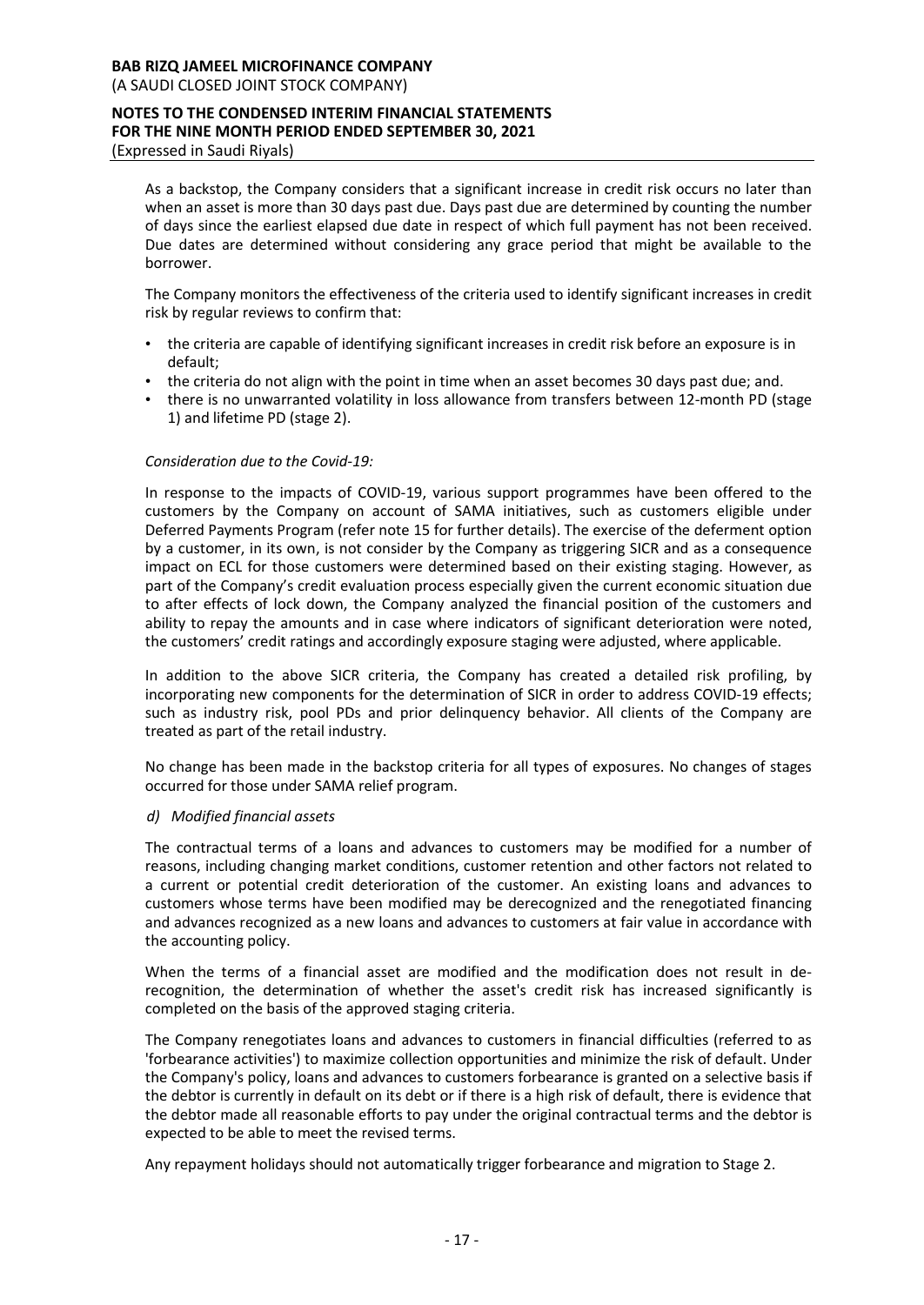# *e) Definition of 'Default'*

A default is considered to have occurred with regard to a particular obligor when the obligor is past due for 90 days or more on any material credit obligations to the Company including principal instalments, finance cost payments and fees.

The definition of default largely aligns with that applied by the Company for regulatory capital purposes.

# *f) Incorporation of forward looking information*

The Company incorporates forward-looking information into both its assessment of whether the credit risk of an instrument has increased significantly since its initial recognition and its measurement of ECL. Based on advice from the Company economics department experts and consideration of a variety of external actual and forecast information, the Company formulates a 'base case' view of the future direction of relevant economic variables as well as a representative range of other possible forecast scenarios. This process involves developing two or more additional economic scenarios and considering the relative probabilities of each outcome. External information includes economic data and forecasts published by governmental bodies and monetary authorities in the Kingdom and selected private sector and academic forecasters.

The Company has identified and documented key drivers of credit risk and credit losses for each portfolio of financial instruments and, using an analysis of historical data, has estimated relationships between macro-economic variables and credit risk and credit losses.

There have been no changes to the types of forward looking variables (key economic drivers) used as model inputs in the current period.

#### *g) Measurement of ECL*

The key inputs into the measurement of ECL are the term structure of the following variables:

- probability of default (PD);
- loss given default (LGD);
- exposure at default (EAD)

These parameters are generally derived from internally developed statistical models and other historical data. They are adjusted to reflect forward-looking information as described above.

PD estimates are estimates at a certain date, which are calculated, based on models and assessed using tools tailored to the various categories of counterparties and exposures. These statistical models are based on internally and externally compiled data comprising both quantitative and qualitative factors. Where it is available, market data may also be used to derive the PD for large corporate counterparties. If a counterparty or exposure migrates between ratings classes, then this will lead to a change in the estimate of the associated PD. PDs are estimated considering the contractual maturities of exposures estimated prepayment rates.

LGD is the magnitude of the likely loss if there is a default. The Company estimates LGD parameters based on the history of recovery rates of claims against defaulted counterparties. The LGD models consider the recoveries and costs incurred in the process to arrive at the estimates.

EAD represents the expected exposure in the event of a default. The Company derives the EAD from the current exposure to the counterparty and potential changes to the current amount allowed under the contract including amortization.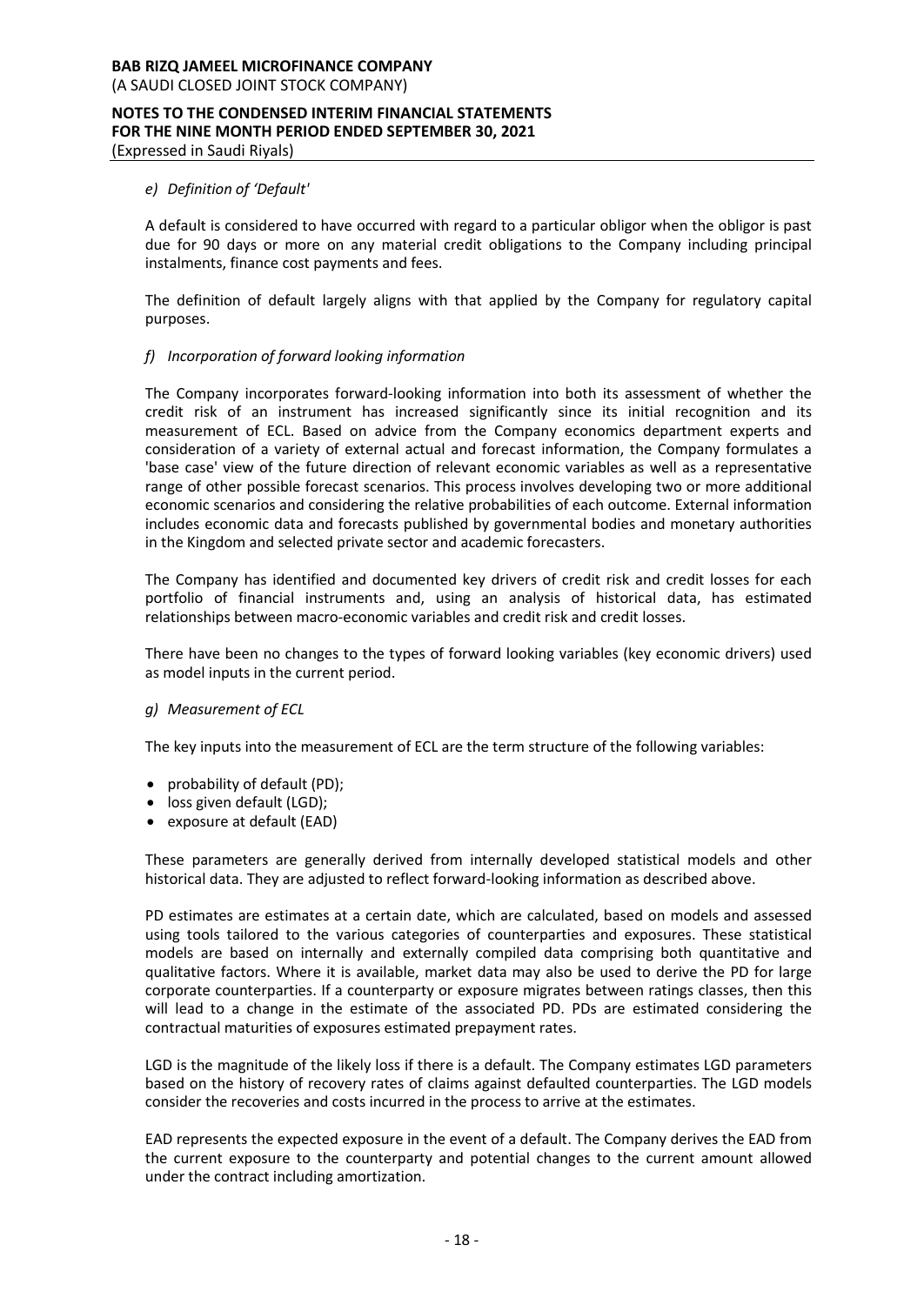#### **BAB RIZQ JAMEEL MICROFINANCE COMPANY** (A SAUDI CLOSED JOINT STOCK COMPANY)

#### **NOTES TO THE CONDENSED INTERIM FINANCIAL STATEMENTS FOR THE NINE MONTH PERIOD ENDED SEPTEMBER 30, 2021** (Expressed in Saudi Riyals)

The Company measures ECL considering the risk of default over the maximum contractual period (including any borrower's extension options) over which it is exposed to credit risk, even if, for risk management purposes, the Company considers a longer period. The maximum contractual period extends to the date at which the Company has the right to require repayment of a loan or terminate a loan and advances to customers' commitment or guarantee.

#### *Consideration due to COVID-19:*

The uncertainty of the impact of COVID-19 introduces significant estimation uncertainty in relation to the measurement of the Company's allowance for expected credit losses. The changing COVID-19 circumstances and the Government, business and consumer responses could result in significant adjustments to the allowance in future financial years.

Given current economic uncertainties and the judgment applied to factors used in determining the expected default of finance lease and instalment sales in future periods, expected credit losses reported by the Company should be considered as a best estimate within a range of possible estimates.

The PD, EAD and LGD models are subject to the Company's model risk policy that stipulates periodic model monitoring, periodic revalidation and defines approval procedures and authorities according to model materiality.

Due to COVID-19, the Company modified the scenario weights of both PD and LGD models, by increasing the weight of pessimistic scenario. This is in addition to the revision of the SICR criteria as discussed above.

#### **Capital management**

The Company's capital management objectives are to ensure the Company's ability to continue as a going concern and to provide adequate return to its shareholders through the optimization of the capital structure. The Company manages the capital structure and makes adjustments in the light of changes in economic conditions and risk characteristics of the underlying assets. In order to maintain or adjust the capital structure, the Company may adjust the amount of dividends paid to shareholders, return capital to shareholders or issue new shares. No changes were made in objectives, policies or processes for managing capital during the nine-month period ended September 30, 2021.

The Company monitors aggregate amount of financing offered by the Company on the basis of the regulatory requirements of SAMA that requires Finance Companies engaged in financing other than real estate, to maintain aggregate financing to capital ratio of three times.

| September30, | December 31, |
|--------------|--------------|
| 2021         | 2020         |
| (Unaudited)  | (Audited)    |
|              |              |
| 1.95         | 1.94         |
|              |              |

# **14. FAIR VALUE OF FINANCIAL INSTRUMENTS**

The Company's financial assets consist of cash and bank balances, loans and advances to customers and advances to employees. Its financial liabilities consist of due to related parties, loan payable to SAMA, Borrowings and lease liabilities.

The fair values of the financial instruments are not materially different from their carrying amounts except for loans and advances to customers measured at amortized cost.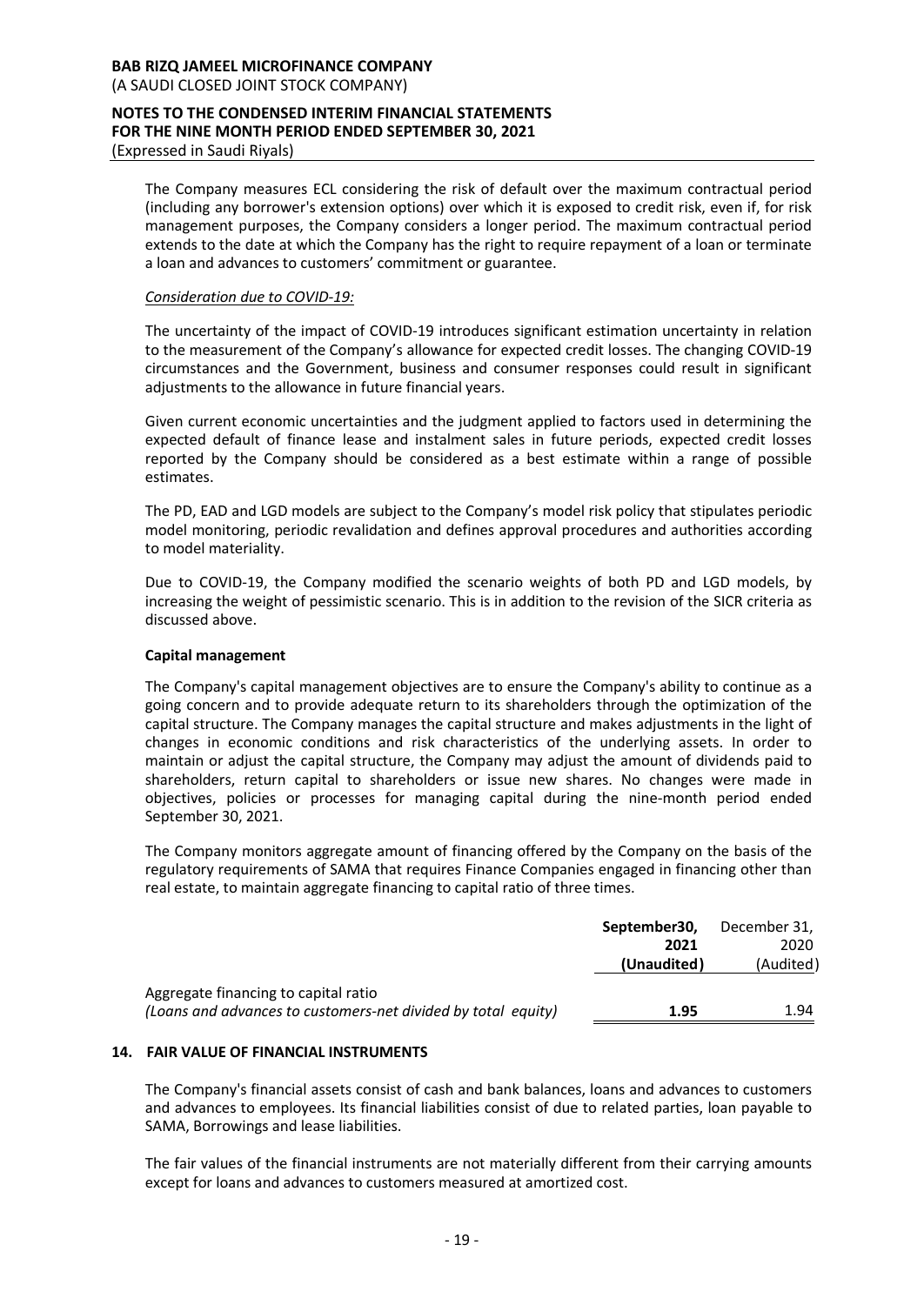# **15. IMPACT OF COVID-19 ON EXPECTED CREDIT LOSSES ("ECL") AND SAMA PROGRAMS**

The COVID-19 pandemic continues to disrupt global markets as many geographies are experiencing multiple waves of infections despite having previously controlled the outbreak through aggressive precautionary measures. The Government of Kingdom of Saudi Arabia ("the Government") however has managed to successfully control the outbreak to date.

During 2020, the management performed a detailed assessment to ascertain the impact of the pandemic and resultant government and SAMA support measures, such as repayment holidays and other mitigating packages, have had on the financing portfolio.

The Company continues to evaluate the current situation and its impact on key credit, liquidity, operational and solvency ratios and performance indicators in addition to other risk management practices. The evaluation of current situation also take into consideration the impact of the government and SAMA support relief programs.

During the period ended September 30, 2021, the Company has revised certain macroeconomic factors inputs used for the determination of ECL. The Company's ECL model continues to be sensitive to macroeconomic variables and scenario weightings. To the extent that certain effects cannot be fully incorporated into the ECL model calculations at this point in time, management continues to exercise expert credit judgement to estimate ECL by considering reasonable and supportable information not already included in the quantitative models. As with any forecasts, the projections and likelihoods of occurrence are underpinned by significant judgement and uncertainty and therefore, the actual outcomes may be different to those projected. The impact of such uncertain economic environment is judgmental, and the Company will continue to reassess its position and the related impact on a regular basis.

It continues to be challenging to reliably ascertain the specific effects the pandemic and the government and SAMA support measures, such as the repayment holidays and other mitigating packages, will have. The Company has therefore concluded that it is too early for any potential credit impairment to be reflected through the application of the staging criteria and has instead put more emphasis on the macroeconomic model underpinning the PD and LGD determinations. The Company will continue to individually assess significant counterparty exposures as more reliable data becomes available and accordingly determine if any adjustment in the ECL is required in subsequent reporting periods.

#### **SAMA support programs and initiatives**

# **Private Sector Financing Support Program ("PSFSP")**

In response to COVID-19, SAMA launched the Private Sector Financing Support Program ("PSFSP") in March 2020 to provide the necessary support to the Micro Small and Medium Enterprises ("MSME") as per the definition issued by SAMA via Circular No. 381000064902 dated 16 Jumada II 1438H. The PSFSP mainly encompasses the following programs:

- Deferred payments program ("DPP");
- Funding for lending program;
- Loan guarantee program; and
- Point of sale ("POS") and e-commerce service fee support program.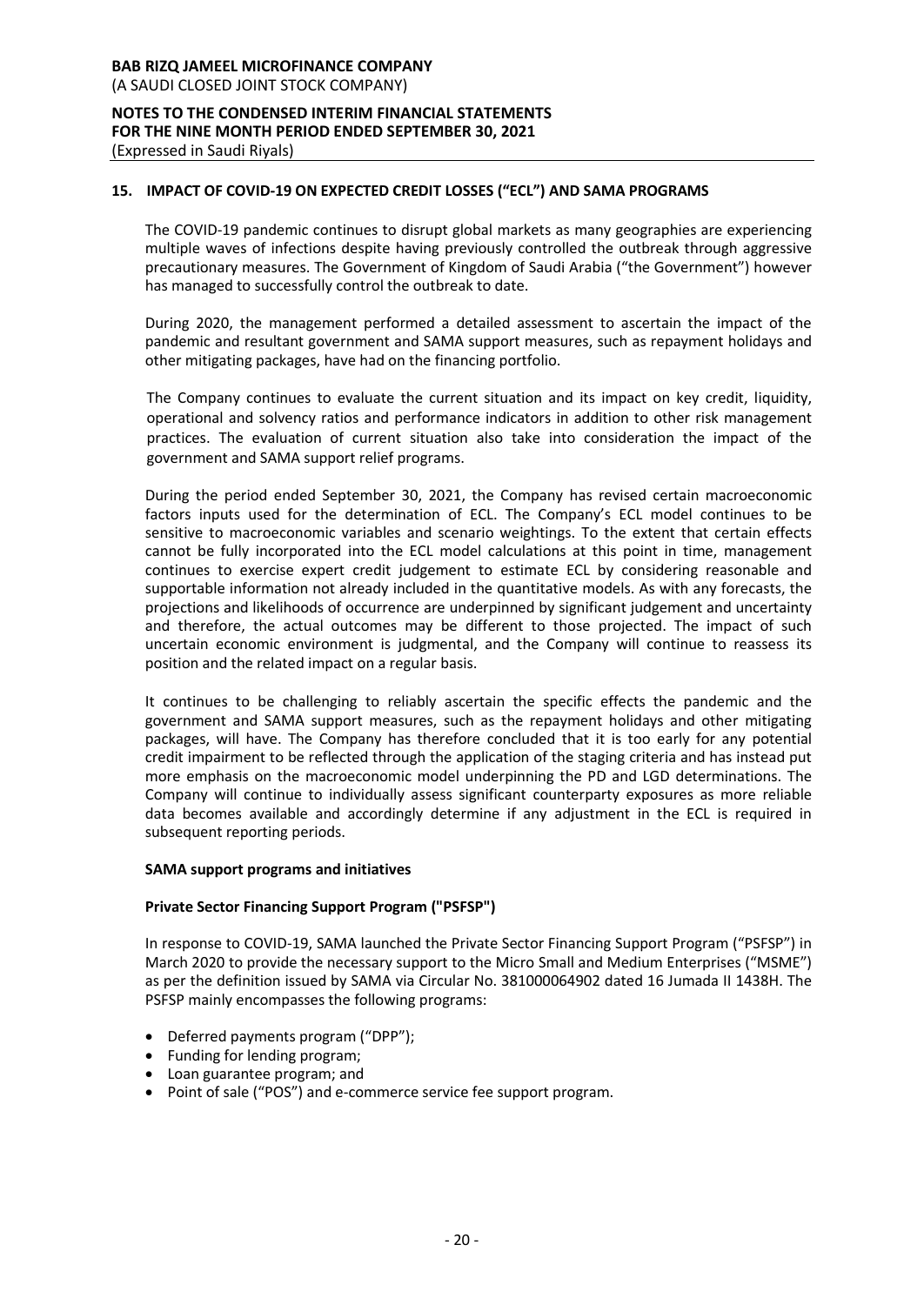# **BAB RIZQ JAMEEL MICROFINANCE COMPANY** (A SAUDI CLOSED JOINT STOCK COMPANY)

#### **NOTES TO THE CONDENSED INTERIM FINANCIAL STATEMENTS FOR THE NINE MONTH PERIOD ENDED SEPTEMBER 30, 2021** (Expressed in Saudi Riyals)

#### *Deferred payments program*

On March 14, 2020 , SAMA announced deferred payments program and provided further extensions as follows:

Deferred payment program - period from March 14, 2020 to September 14, 2020 st extension – deferral period extended from September 15, 2020 to December 14, 2020 2<sup>nd</sup> extension – deferral period extended from December 15, 2020 to March 31, 2021. rd extension – deferral period extended from April 1, 2021 to June 30, 2021. th extension – deferral period extended from July 1, 2021 to September 30, 2021. th extension – deferral period extended from October 1, 2021 to December 31, 2021.

As part of the deferred payments program and its subsequent extensions, the Company is required to defer payments for the relevant deferral period on lending facilities to eligible MSMEs. The payment reliefs are considered as short-term liquidity support to address the borrower's potential cash flow issues. The Company has effected the payment reliefs by extending the tenure of the applicable financings granted with no additional costs to be borne by the customer.

Further to the above, SAMA on June 22, 2021 announced the extension of the DPP for three additional months from July 1, 2021 to September 30, 2021, only for those MSMEs that were still affected by the COVID-19 precautionary measures in line with guidance issued by SAMA in this regard. On September 29, 2021, for these effected MSME customers, a further extension of three additional months was announced by SAMA i.e., for the installment falling due from October 1, 2021 to December 31, 2021. The Company performed an assessment to determine the pool of customers eligible for continued deferment and accordingly deferred the installments falling due from July 1, 2021 to December 31, 2021 amounting to SAR 1.2 million and extended the tenure of the applicable loans at no additional costs to the customer. This resulted in the Company recognizing an additional modification loss of SAR 280 thousand and SAR 212 thousand during the quarters ended June 30 and September 30, 2021 respectively and was deducted from special commission income.

As a result of the above program and related extensions, the Company has deferred total payments of SR 62 million on the MSME portfolio.

The accounting impact of these deferrals in terms of the credit facilities has been assessed and is treated as per the requirements of IFRS 9 as modification in terms of arrangement. This has resulted in the Company recognizing a total day 1 modification loss at the time of each deferral (excluding the third, forth and fifth extension) of SR 10.4 million on loans and advances and was deducted from the special commission income for the year ended December 31, 2020.

During the nine month period ended September 30, 2021, the Company recognized a day 1 modification loss of SR 1.8 million at the time of third, forth and fifth extension and was deducted from the revenues for the nine month period ended September 30, 2021.

Based on clarification by SAMA, the Company has applied the above programs on MSME and individuals.

The Company generally considered the deferral of payments in hardship arrangements as an indication of a SICR but the deferral of payments under the current COVID-19 support packages have not, in isolation, been treated as an indication of SICR.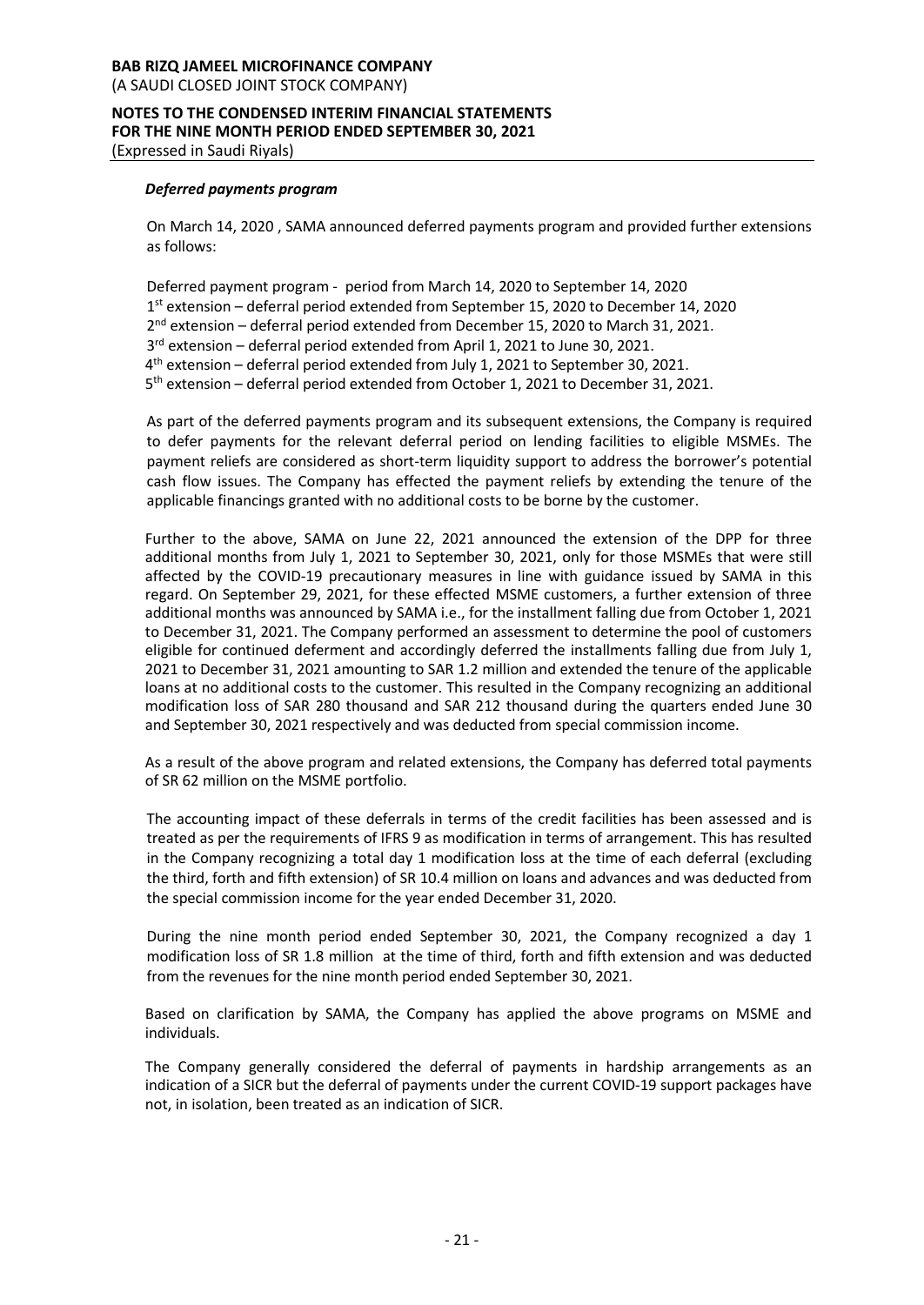# *SAMA deposit granted to the Company under the deferred payment program*

In order to compensate the related cost that the Company is expected to incur under the SAMA programs, the Company in aggregate received SR 58.7 million of profit free deposit from SAMA till September 30, 2021 with varying maturities. Details of the amounts received from SAMA and their initial repayment terms are as follows:

- an amount of SR 38.85 million, repayable to SAMA over the period of 3.5 years in equal monthly instalments, including a grace period of 6 months, received against loans and advances to customers on April 13, 2020;
- an amount of SR 7.3 million, repayable to SAMA over the period of 1.58 years in equal monthly instalments, including a grace period of 4 months, received against loans and advances to customers on December 30, 2020;
- an amount of SR 7.2 million, repayable to SAMA over the period of 1.75 years in equal monthly instalments, including a grace period of 3 months, received against loans and advances to customers on December 23, 2020;
- an amount of SR 4.7 million repayable to SAMA over the period of 1.25 years in equal monthly installments, including a grace period of 3 months, received against loans and advances to customers on April 22, 2021.
- an amount of SR 0.67 million repayable to SAMA at the end of 1.5 years, received against loans and advances to customers on September 30, 2021.

The benefit of the above subsidized funding rate has been accounted for on a systematic basis, in accordance with government grant accounting requirements. This resulted in recognition of government grant income of SR 2.9 million to offset the modification losses for which the grant has been provided. Management had determined based on the communication from SAMA, that the government grant primarily relates to compensation for the modification loss incurred on the deferral of payments. For the recognition of this benefit of subsidized funding rate, the management has exercised certain judgements in the recognition and measurement of this grant income. During the period, SR 1 million (year ended December 31, 2020: SR 754 thousand) has been charged to the statement of income relating to unwinding of profit free deposit from SAMA.

On June 30, 2021 SAMA has deferred the monthly repayment installments to the last repayment date under the original repayment schedule. This resulted in the Company recognizing a modification gain of SR 1.2 million during the quarter ended September 30, 2021.

#### *Funding for lending program*

During the year 2020, the Company had received additional profit free deposit from SAMA amounting to SR 20 million, out of which SR 10 million was received on April 28, 2020 and SR 10 million was received on June 15, 2020, with a tenure of 36 months under the funding for lending program including a grace period of 6 months for repayment. The benefit of the interest free deposit has been accounted for on a systematic basis, in accordance with government grant accounting requirements. This resulted in a recognition of deferred income of SR 986 thousand upon receipt of the loan and recognition of SR 310 thousand in the nine month period ended September 30, 2021 and SR 402 thousand in the statement of profit and loss and other comprehensive income during 2020 as income from government grant.

The management has exercised certain judgements in the recognition and measurement of the above grant income. Management expects to meet and abide by all terms of the program.